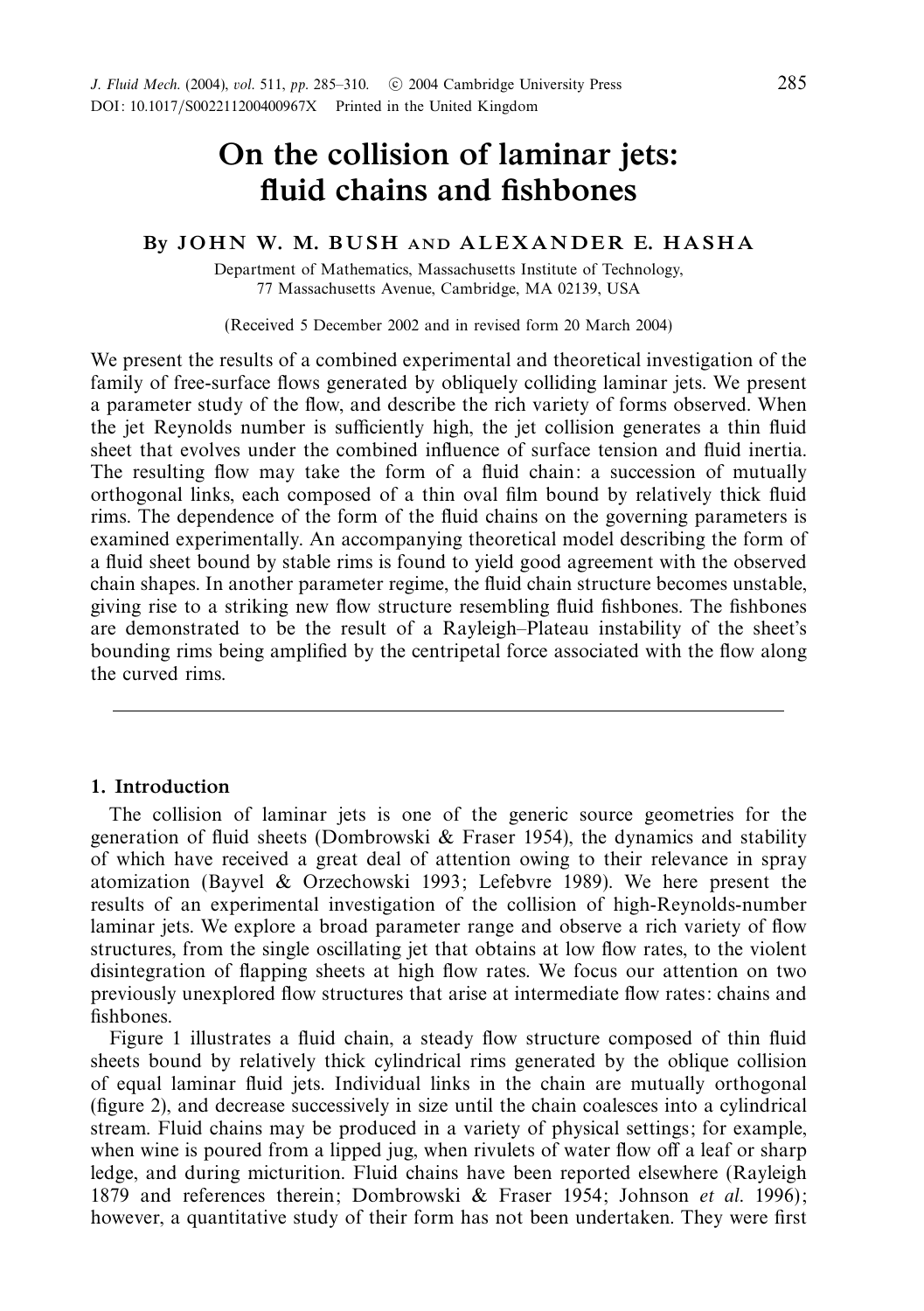

FIGURE 1. (*a*) A fluid chain resulting from the collision of a pair of identical laminar jets of a glycerol–water solution:  $v = 20 \text{ cS}, R_i = 0.08 \text{ cm}, Q = 9.0 \text{ cm}^3 \text{ s}^{-1}, \sigma = 66 \text{ dyn cm}^{-1},$  $\rho = 1.19 \text{ g cm}^{-3}$ . (*b*) A close-up of the collision that produces a thin flat sheet of fluid in the plane orthogonal to the plane of the two jets. Liquid accumulates at the edges of the sheet to produce thick circular rims that are drawn inward by surface tension. (*c*) The juncture between links of a fluid chain. The thick circular rims collide, producing another thin sheet in the plane orthogonal to the first link. The process repeats until the oscillations are damped through viscous dissipation. Scale bars: 1 cm.

observed by the authors in an exploratory experimental study of viscous water bells (Buckingham & Bush 2001); in certain parameter regimes, fluid chains were found to emerge from the corners of the polygonal sheet, as is evident in figure 3.

When two identical high-Reynolds-number laminar fluid jets collide at sufficiently high speed that gravity is negligible, the subsequent dynamics is dominated by fluid inertia and surface tension. The collision generates a fluid sheet in a plane perpendicular to the plane of incidence of the jets. Within the sheet, fluid is shot radially away from the point of impact of the jets at roughly uniform speed. The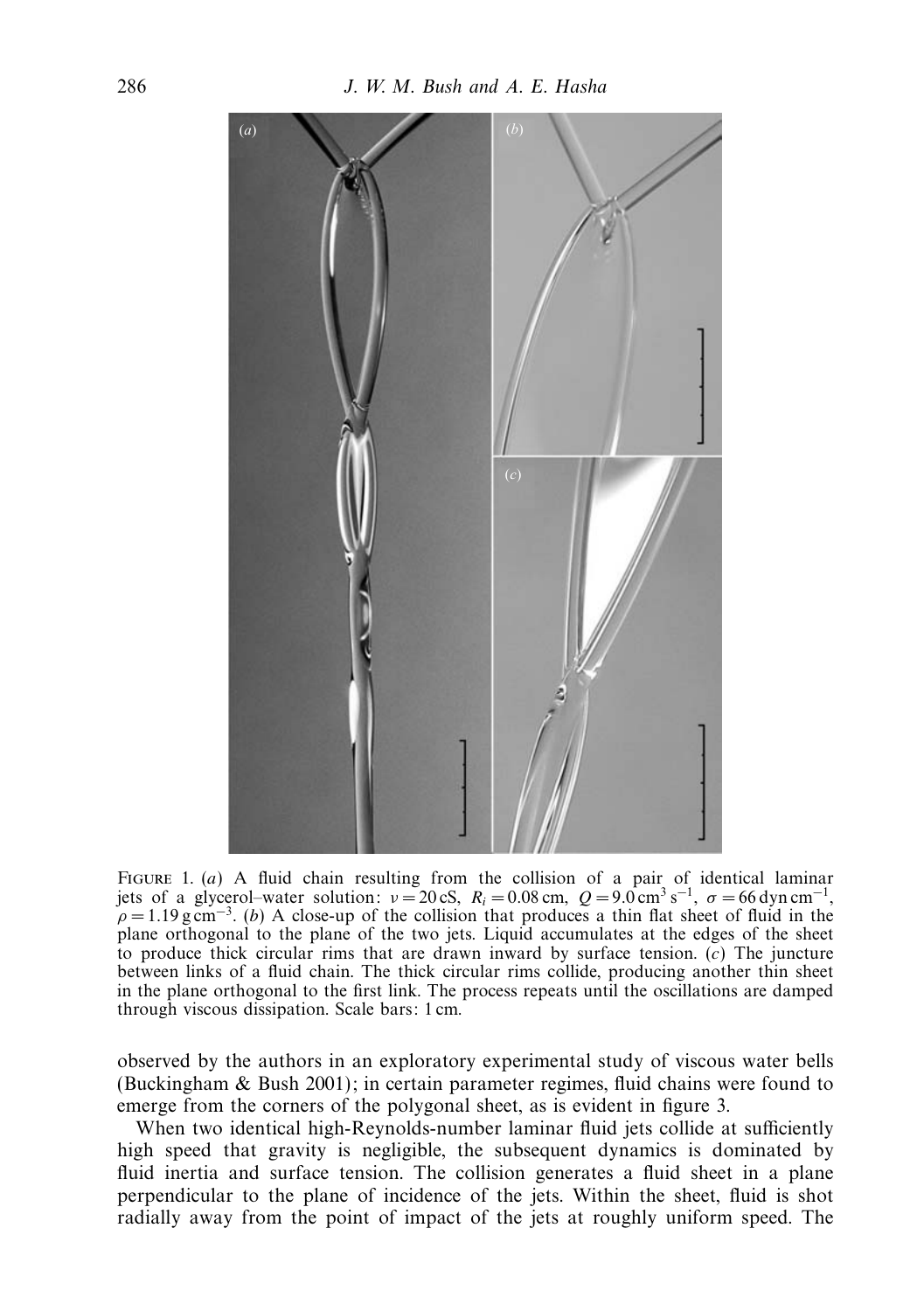

Figure 2. Front and side views of the fluid chain resulting from the collision of a pair of identical laminar jets. The first link, of length  $6.3 \text{ cm}$ , is evident in  $(a)$ , the second in  $(b)$ . Scale bar: 1 cm.

sheet thus thins as  $1/r$ , where r is the radial distance from the point of impact, until reaching the sheet's edge. The curvature force associated with the surface tension acts normal to the edges of the fluid sheet and so acts to limit its lateral extent. Moreover, the curvature force causes the sheet to retract and ultimately close, thus forming the apex of the first link. Fluid accumulates at the edges of the sheet to form relatively thick rims that bound the fluid sheet. When these rims collide at the apex of the link, they give rise to another thin sheet in the plane perpendicular to the first link. The process repeats, producing mutually orthogonal links that decrease progressively in size until the chain coalesces into a cylindrical stream through the action of viscosity (figure 1).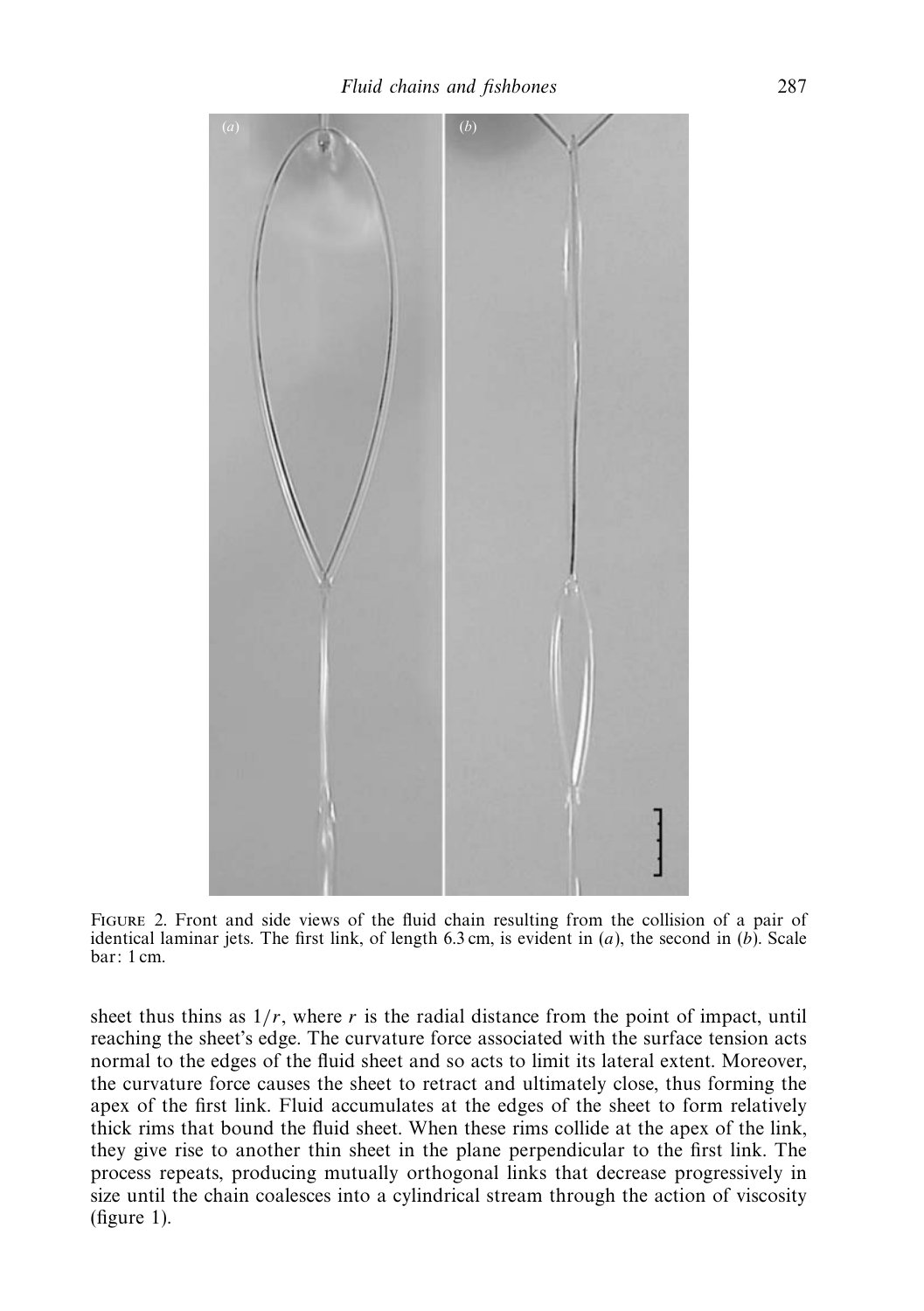

Figure 3. A polygonal fluid sheet (Buckingham & Bush 2001) generated by extruding a glycerine–water solution of viscosity 10 cS from a circular annulus of diameter 1 cm. Fluid chains are seen to emerge from the corners of the polygon. Scale bar: 1 cm.

Fluid chains may alternatively be understood as large-amplitude oscillations of a fluid jet with a non-circular cross-section. Rayleigh (1879) and Bohr (1909) examined the small-amplitude vibrations that arise when a laminar fluid jet is extruded from an elliptical orifice. As the jet leaves the orifice, surface tension causes it to seek out a circular cross-section; however, if the jet Reynolds number is sufficiently high, inertia causes an overshoot. Bohr (1909) demonstrated that the form of the resulting inertial–capillary oscillations may be used as a means to deduce surface tension. Fluid chains may be thought of as the large-amplitude limit of these inertial–capillary oscillations, in which the jet is composed of a thin film and relatively thick bounding rims.

Taylor (1960) considered the shape of sheets generated by the collision of laminar water jets. In his study, the sheet had unstable rims: once fluid reached the rim, it was immediately ejected in the form of droplets. Consequently, flow along the rims was not dynamically important, and Taylor deduced the sheet shape simply by equating the normal inertial force with the curvature force. In particular, the sheet radius was found to be well-described by the Taylor radius,  $r_T(\theta) = \rho u_0 Q(\theta)/(2\sigma)$ , where  $u_0$  is the uniform sheet speed,  $Q(\theta)$  is the flux distribution within the sheet (see figure 9) and  $\rho$  and  $\sigma$  denote the fluid density and interfacial tension. In our experimental study of fluid chains, the fluid viscosity is approximately 10–100 times that of water, and the sheet rims are stable. Consequently, the force balance governing the sheet shape is altered substantially, and we must consider explicitly the coupling between the rim and sheet dynamics. Specifically, flow along the rims results in a centripetal force that must appear in the normal force balance at the rim.

Fluid chains provide a relatively simple test geometry for a theoretical description of the dynamics of thin sheets bound by stable rims. In this paper, we build upon the theoretical work of Taylor (1959b) in developing a system of equations governing the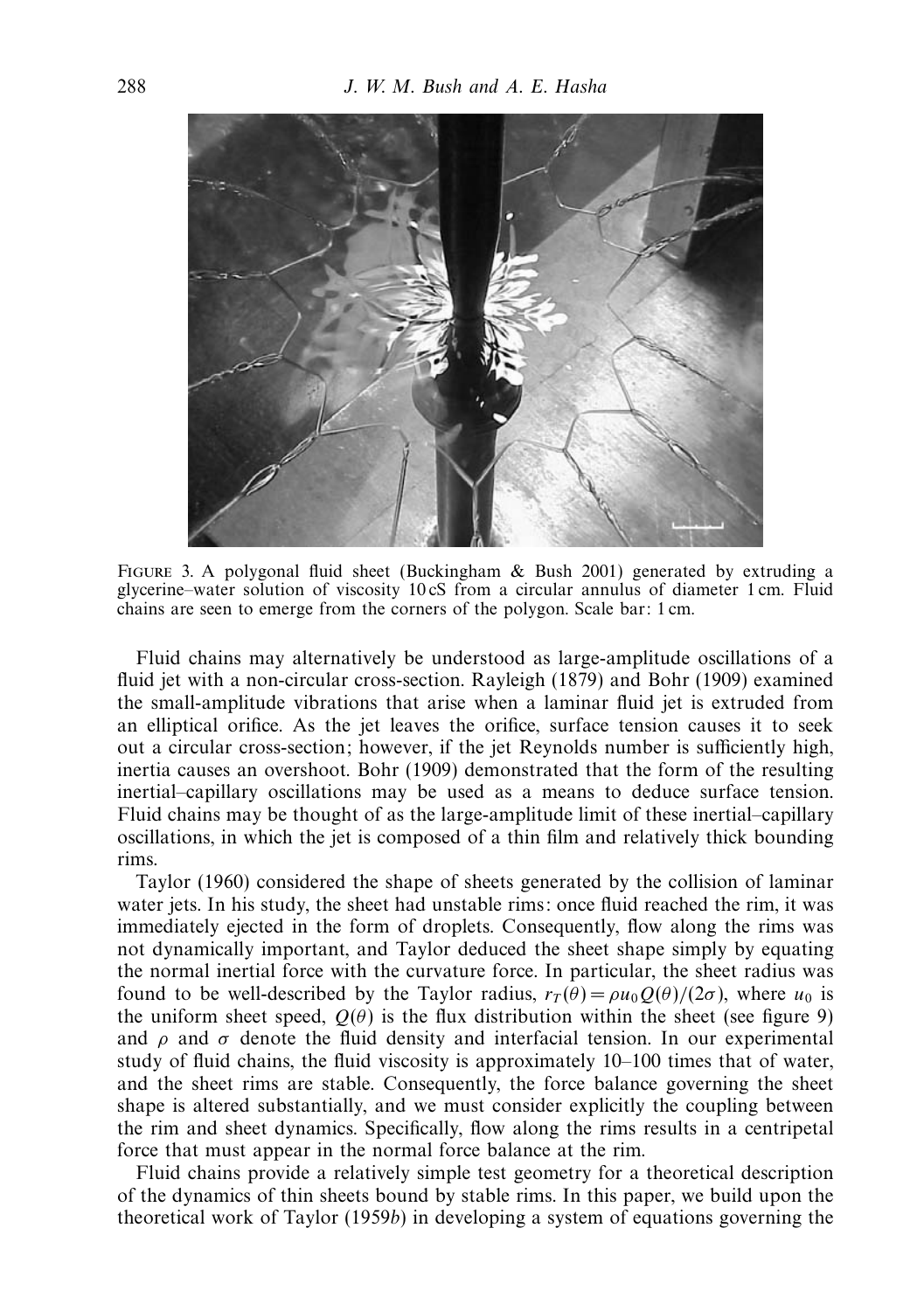

Figure 4. The fishbone instability (*a*) An unstable chain link as seen with normal ambient lighting (*b*) Strobe illumination reveals the fishbone form: the fluid sheet corresponds to the fish head, and the tendrils in its wake to the bones. Note the waves on the sheet surface evident in (*b*). Scale bar: 1 cm.

shape of such sheets. The viscous parameter regime examined in our experimental study of colliding fluid jets allows us to test our theory against experiment. Specifically, we integrate the governing equations numerically and compare the calculated shapes with those observed in the laboratory.

In a certain parameter regime, the fluid chain is subject to an instability marked by an apparent blurring of the chain's rim (figure 4*a*). When the flow is illuminated with a strobe lamp, and the frequency of the strobe tuned to that of the flow, one may plainly resolve the details of the flow, which appears to hang motionless in the air (figure 4*b*). Increasing the flow rate broadens the resulting flow structure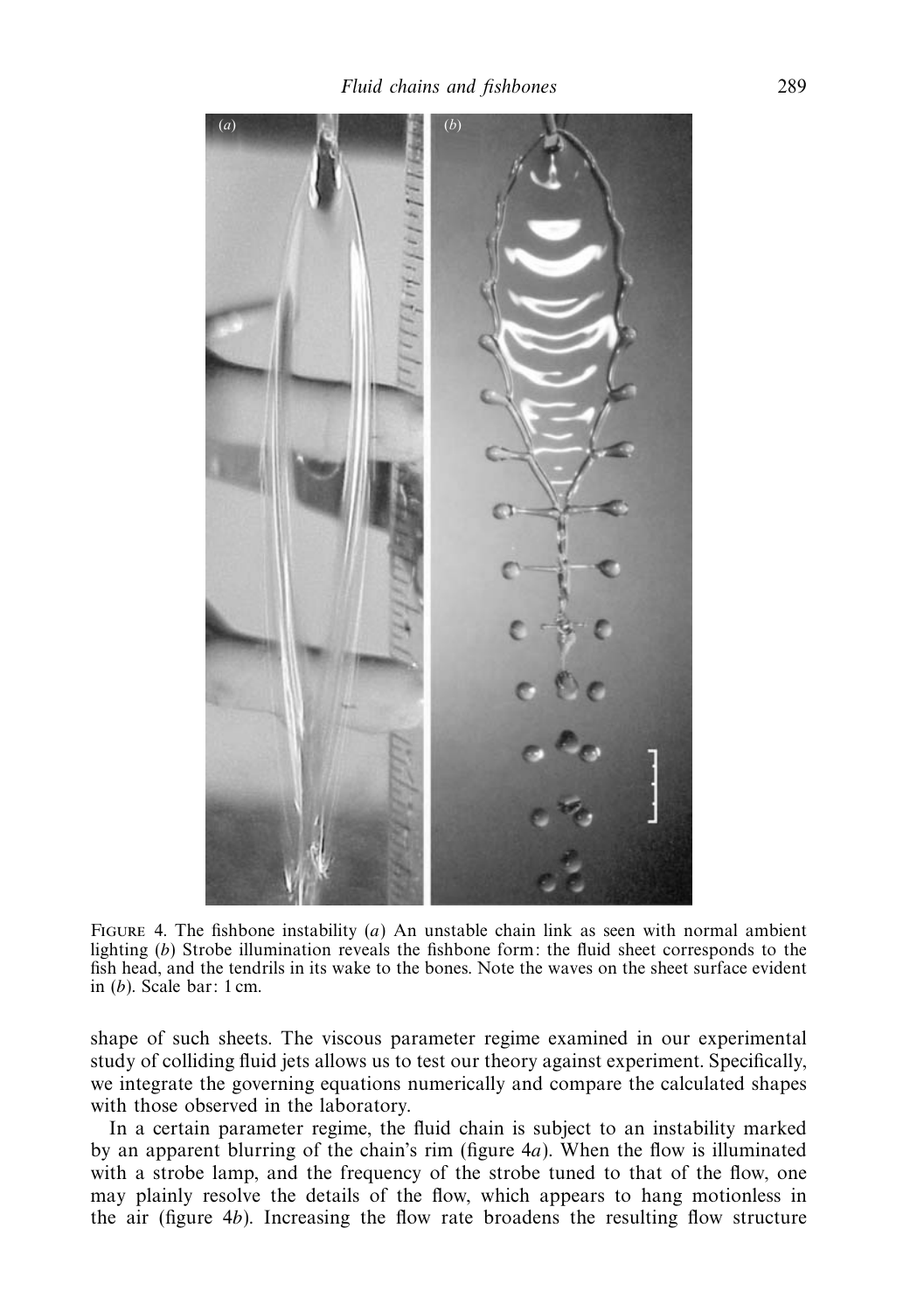

Figure 5. The fully developed fishbone structure: (*a*) with normal ambient lighting it appears blurred, but strobe illumination (*b*) reveals a broad fishbone structure. Scale bar: 1 cm.

(figure 5), which we refer to as fluid 'fishbones': the fish head corresponds to the fluid sheet, and the bones correspond to the underlying fluid tendrils (Hasha & Bush 2002). A consistent physical picture for the fluid fishbones is developed, and a discussion of their stability characteristics presented. The stability is compared to more generic flapping sheet instabilities observed in water (e.g. Dombrowski & Fraser 1954; Ramos 2000; Villermaux & Clanet 2002). We demonstrate that the mechanism for the fishbone instability is quite distinct, with the wavelength being prescribed by the capillary pinch-off of the fluid rims.

In §2, we describe our experimental technique, and in §3 present the results of our experimental study of colliding laminar fluid jets. In  $\S 4$ , we develop the equations governing the shape of a fluid sheet bound by stable rims. In § 5, we apply our theory in describing the shape of the first link in the fluid chain, and compare our theoretically predicted shapes with our experiments. The instability of the fluid chain responsible for the fluid fishbones is detailed in § 6.

#### *2. Experiments*

Our experimental study consists of three components. The first is an exploratory investigation of the flow structures generated from the collision of laminar jets. The second is a careful quantitative study of the form of stable fluid chains, specifically measurements of the form of, and flow within, the first fluid sheet formed by the collision of laminar jets. These measurements are used to test the validity of the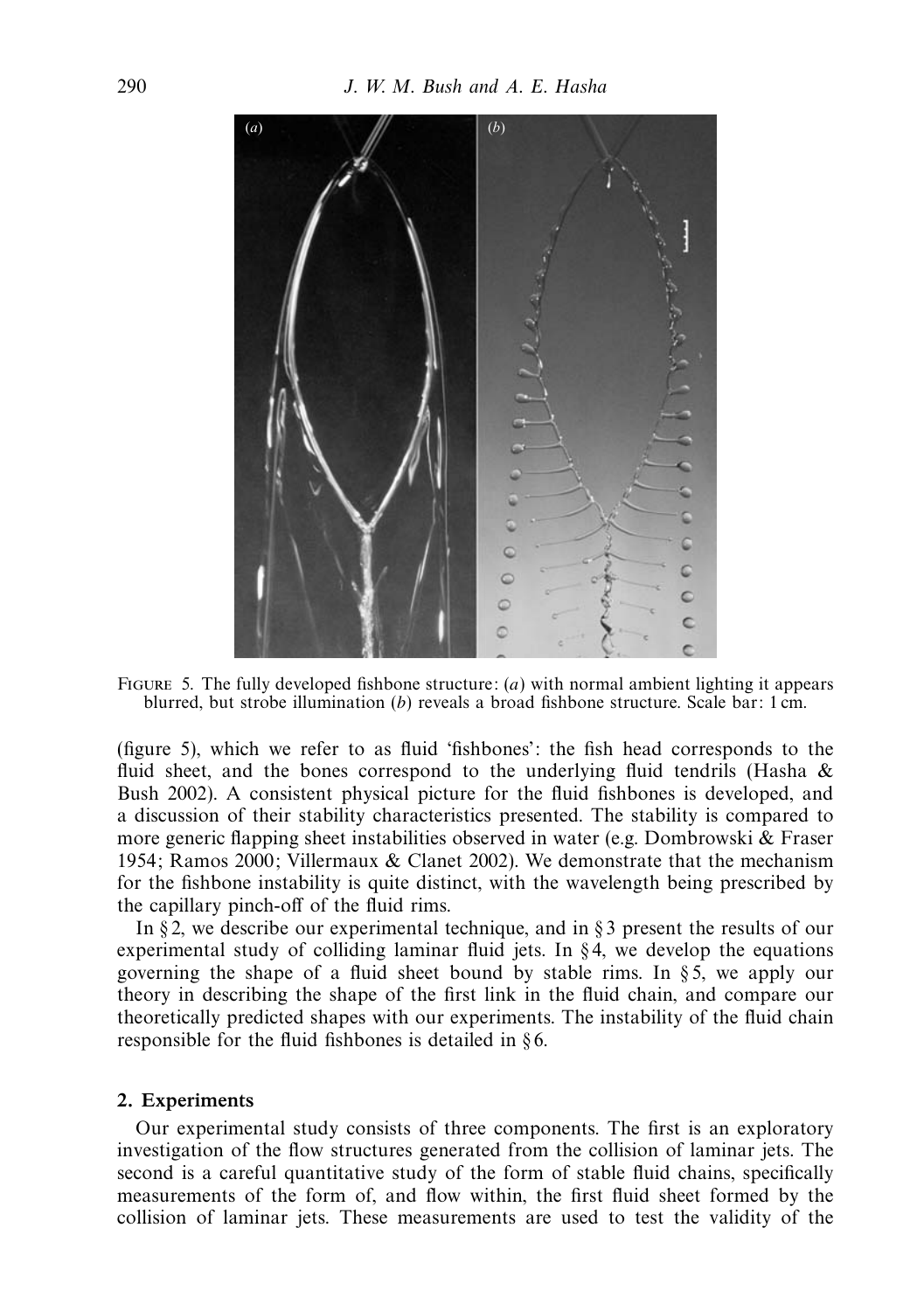

Figure 6. A schematic illustration of the experimental apparatus. Glycerol–water solutions were pumped through a pair of identical nozzles with inner radii 0.08 cm, and the flux rates measured with a flowmeter.

theoretical developments for the shapes of fluid sheets bound by stable rims presented in § 4. The third component of our experimental study is an exploration of the fishbone instability.

A schematic illustration of the apparatus used in our experimental study is presented in figure 6. A glycerine–water solution was housed in a square Plexiglas tank with width 50 cm and depth 40 cm. The fluid was pumped from the reservoir through polystyrene tubing into a glass splitter, then through two identical nozzles with inner radius of 0.8 mm to produce a pair of identical fluid jets. Care was taken to ensure that conditions in the tubes after the splitter were symmetric, so that the fluxes in the two jets were identical to an accuracy of 0.5%. The flux in each jet was calculated from the fluid volume expelled into a graduated cylinder over a prescribed time interval. Total flow rates from the variable-flow pump (Cole Parmer, Model 75225-00) were measured with a digital flowmeter (AW Company Model JFC-01) that gave an accuracy of 0.1% over the range considered. Characteristic flow rates are listed in table 1.

The exit nozzles were mounted on adjustable clamps that allowed easy manipulation of the incoming jets. Symmetry in the fluid chains required that the jet centrelines intersect, and was achieved by manipulating the nozzles until the first link lay in the plane perpendicular to the incoming jets, and the second link in the plane of the incoming jets. If the jets were not perfectly aligned, twisting gave the fluid chain a helical form.

Viscosity measurements were made using Cannon-Fenske Routine tube viscometers, that are accurate to 0.14%. Density measurements were made with an Anton-Parr 35N densitometer, that is accurate to 0.01%. Surface tension measurements were made with a Kruss K10 surface tensiometer, that is accurate to  $0.1 \text{ dyn cm}^{-1}$ .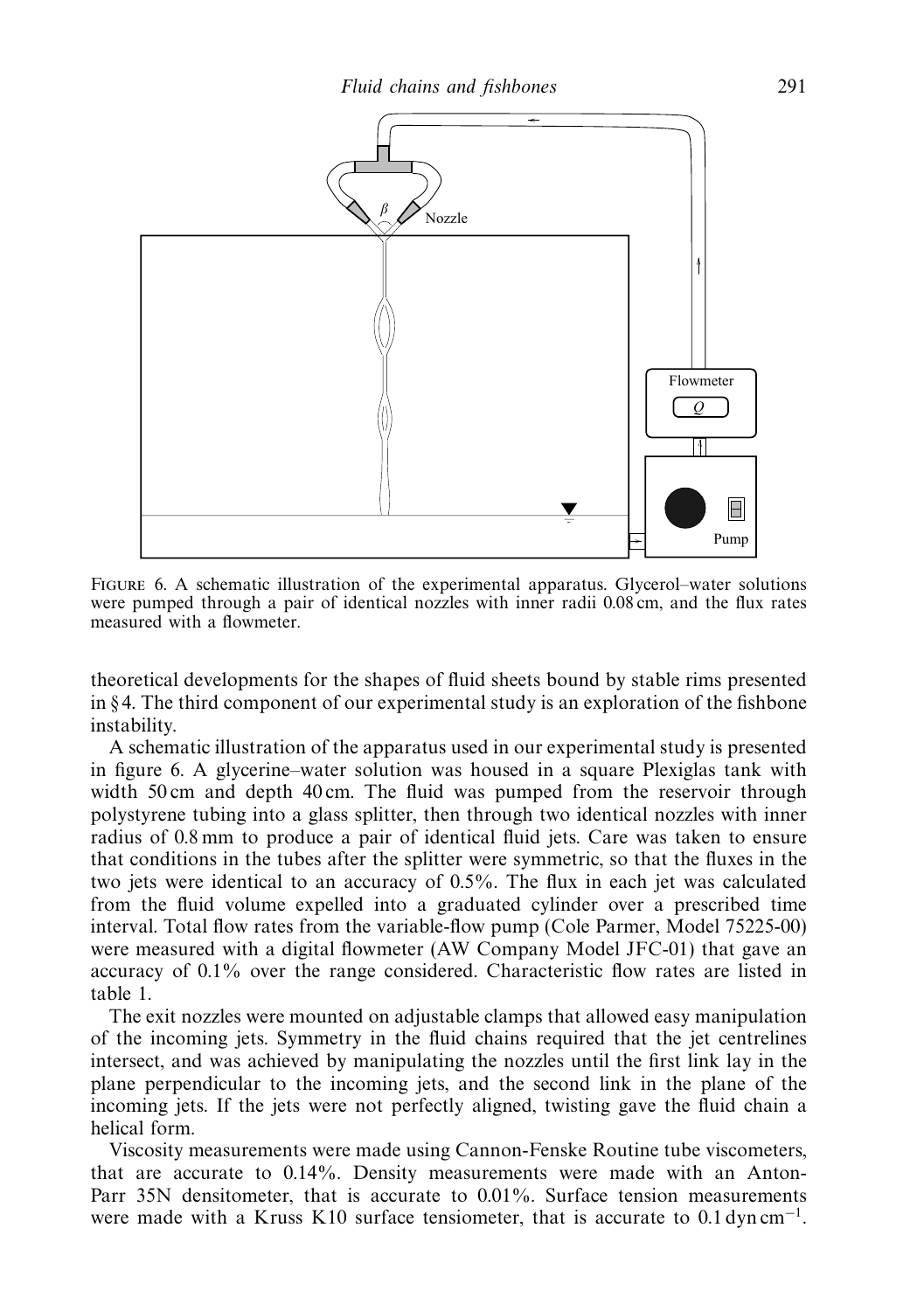| Parameter           | Symbol                  | Range                                        |
|---------------------|-------------------------|----------------------------------------------|
| Viscosity           | $\mathcal{V}$           | $0.01 - 1.0$ cm <sup>2</sup> s <sup>-1</sup> |
| Density             | $\rho$                  | $1.0 - 1.2$ g cm <sup>-3</sup>               |
| Surface tension     | $\sigma$                | 56–70 dyn cm <sup>-1</sup>                   |
| Flux rate           | Q                       | $4-18$ cm <sup>3</sup> s <sup>-1</sup>       |
| Incoming jet radii  | $R_i$                   | $0.08 \text{ cm}$                            |
| Sheet speed         | $u_0$                   | $100 - 300$ cm s <sup>-1</sup>               |
| Jet impact angle    | β                       | $30^{\circ} - 180^{\circ}$                   |
| Dimensionless group | Definition              | Range                                        |
| We                  | $\rho u_0^2 R_i/\sigma$ | $20 - 300$                                   |
| Re                  | $u_0 R_i/v$             | $1 - 2000$                                   |
| Fr                  | $u_0^2/(gR_i)$          | $10^{2}-10^{3}$                              |
| S                   | $Q/(u_0 \pi R_i^2)$     | $2.0 - 3.0$                                  |
| Оh                  | $\sigma R_i/(\mu\nu)$   | $50 - 200$                                   |

Table 1. The parameter regime explored in our experimental study of colliding fluid jets.



Figure 7. A sequence of superimposed frames taken at 500 frames per second with an exposure time of 0.001 s shows the tracks of three bubbles passing through the chain's sheet. Fluid properties:  $v = 37.6 \text{ cS}$ ,  $\rho = 1.206 \text{ g cm}^{-3}$ , and  $\sigma = 61.3 \text{ dyn cm}^{-1}$ . The link length is 5.5 cm. The fluid evidently travels in a straight line from the impact point to the rim. The approximately even spacing of the bubbles between frames indicates the relative constancy of the fluid speed within the sheet. Flow is from left to right.

The frequency of the fishbone instability was measured by synchronizing the flow structure with a digital strobe lamp (Monarch Phaser Strobe) that has a precision of 0.1 Hz. The flow speed and direction within the sheet were measured by particle tracking with a Redlake Motionscope Model PCI 8000S high-speed video camera. Two distinct particle tracking techniques were employed. In the first, plyolite particles with characteristic diameter 50–200 µm were introduced into the source line, and were visible as they swept through the fluid sheet. In the second, we tracked microbubbles of comparable size that were similarly introduced. As in the experiments of Dombrowski & Fraser (1954), suspended particles with diameters less than the sheet thickness were found to have a negligible influence on the sheet dynamics. In order to ensure that the particle tracks were adequately resolved, we recorded at 500 frames per second with 0.001 second exposure times. These video data were then analysed using Midas Version 2.08 particle tracking software to obtain the sheet velocity field.

Figure 7 illustrates three distinct bubble tracks on a fluid sheet corresponding to a single chain link. The bubble positions are marked every 0.002 s, and indicate that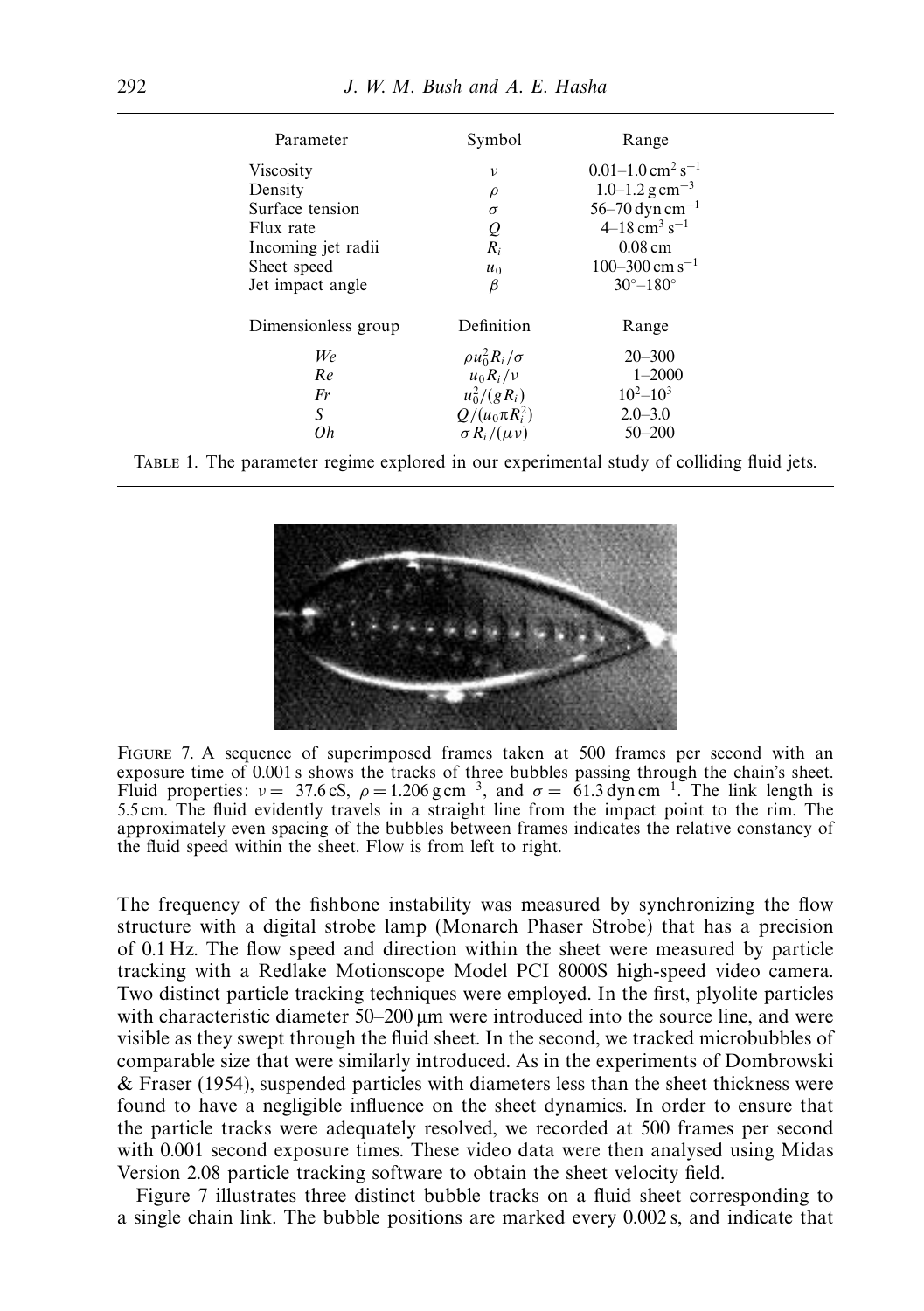the sheet velocity is purely radial from the point of impact of the jets. The particle and bubble tracking indicate that the sheet speed is constant to within approximately 10%. We note that this constancy of the sheet speed was assumed but not verified by Taylor (1959a), and will be exploited in our theoretical description of the fluid chains presented in § 4. The constancy of the speed within a circular sheet was similarly verified by Clanet & Villermaux (2002) using particle tracking. A careful experimental study of the velocity distribution within a fluid sheet formed by the collision of a pair of jets has recently been presented by Choo  $\&$  Kang (2002), who demonstrated that the sheet speed may decrease with angular distance from its centreline owing to initially non-uniform velocity distributions within the jet that may arise through the influence of the nozzle walls.

The shape of the chain links is expected to depend strongly on the distribution of the flux  $Q(\theta)$  within the sheet; however, the theoretical dependence of  $Q(\theta)$  on the impact angle of the jets,  $\beta$ , is not simply characterized. Hureau & Weber (1998) develop a theoretical description for the flow generated by the collision of two-dimensional jets; however, the analogous three-dimensional problem has not been solved exactly.

The mirror symmetry of the colliding jets requires that the flux profile be even, and so expressible as a cosine series of the form

$$
Q(\theta) = a_0 + a_1 \cos \theta + a_2 \cos 2\theta + \cdots
$$

Conservation of mass and momentum determine  $a_0$  and  $a_1$ , but the higher-order coefficients are not deduced simply. Conservation of mass,  $Q = \int_0^{2\pi} Q(\theta)$ , requires that  $a_0 = Q$ . Conservation of vertical momentum,

$$
2\pi R_i^2 u_i^2 \cos \beta = \int_0^{2\pi} u_0^2 hr \cos \theta \, d\theta = \int_0^{2\pi} u_0 Q(\theta) \cos \theta \, d\theta, \tag{2.1}
$$

requires that

$$
a_1 = SR_i^2 u_i \cos \beta. \tag{2.2}
$$

There are an infinite number of possible functional forms  $O(\theta)$  that satisfy these two constraints. The simplest such solution,

$$
Q(\theta) = Q + SR_i^2 u_i \cos \beta \cos \theta, \qquad (2.3)
$$

has been tested experimentally (Miller 1960), but was not found to adequately describe the observed flux profiles. Another solution suggested by Miller (1960) is

$$
Q(\theta) = \frac{Q}{2\pi} \left( \frac{1 - \cos^2\left(\frac{1}{2}\beta\right)}{1 + \cos^2\left(\frac{1}{2}\beta\right)} \right) \left( \frac{1}{1 - \frac{2\cos\left(\frac{1}{2}\beta\right)}{1 + \cos^2\left(\frac{1}{2}\beta\right)}\cos\theta} \right).
$$
(2.4)

This flux profile exhibits more realistic features, such as a small but finite backwards flow for all values of *β*. It enjoyed a limited success in Miller's experimental study, in which the profile matched experimental observations of a single fluid sheet. However, Miller's profile did not match the profiles observed in our experiments sufficiently well to justify its use in initializing our numerical integrations.

To surmount similar theoretical difficulties, Taylor (1960) was obliged to measure the flux distribution within the sheet by scanning across it with a collection box with a sub-millimetre opening. A similar approach was taken in our experiments: flux profiles were measured by splitting the fluid chains with a razor blade as illustrated in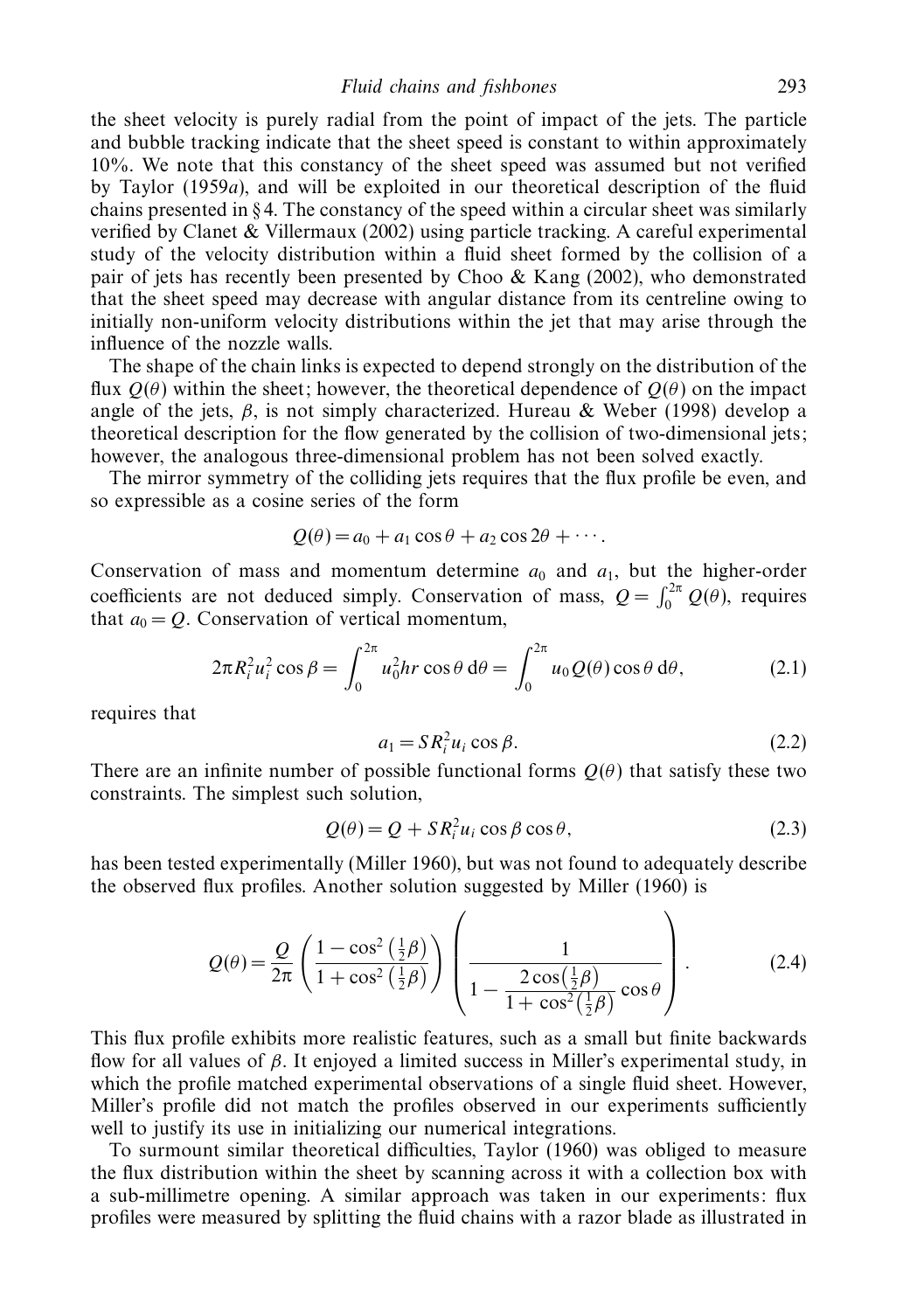

Figure 8. The apparatus used to measure flux profiles in the fluid sheets. A razor blade mounted on a vertical and horizontal traverse splits the fluid chain into two streams. Measuring the partition of fluxes in a series of horizontal traverses allows the reconstruction of a flux profile  $Q(\theta)$ .

figure 8. A razor blade was mounted on a horizontally and vertically adjustable arm. When brought into contact with the thin sheet of the fluid chain and tilted slightly, the razor blade split the chain into two streams. The volume flux was measured by collecting the fluid in each stream with a graduated cylinder and timing with a stop watch. The flux profile within the sheet  $Q(\theta)$  was thus reconstructed. We note that the sheet speeds were supercritical (greatly in excess of the capillary wave speed 23 cm s<sup>-1</sup>); consequently, the measurements did not alter the form of the upstream flux distribution.

The angle between the line joining the tip of the razor blade to the origin and the sheet centreline is defined to be  $\theta$  (see figure 9). The cumulative volume flux split into the right-hand stream is

$$
Q_R(\theta) = \int_{-\pi}^{\theta} Q(\phi) d\phi, \qquad (2.5)
$$

while that split into the left-hand stream is

$$
Q_L(\theta) = \int_{\theta}^{\pi} Q(\phi) d\phi = Q - Q_R(\theta).
$$
 (2.6)

Measurements of  $Q_L$  and  $Q_R$  were made at various  $\theta$  values by making horizontal passes across the vertical fluid chain at three different heights. For each pass, horizontal increments of 1 mm were used. For each measurement, the angle  $\theta$  was computed by recording the razor tip's location  $(x, y)$  relative to the origin (see figure 8). The flux distribution  $Q(\theta)$  is simply equal to  $dQ_R/d\theta$ . As the purpose of this study was to test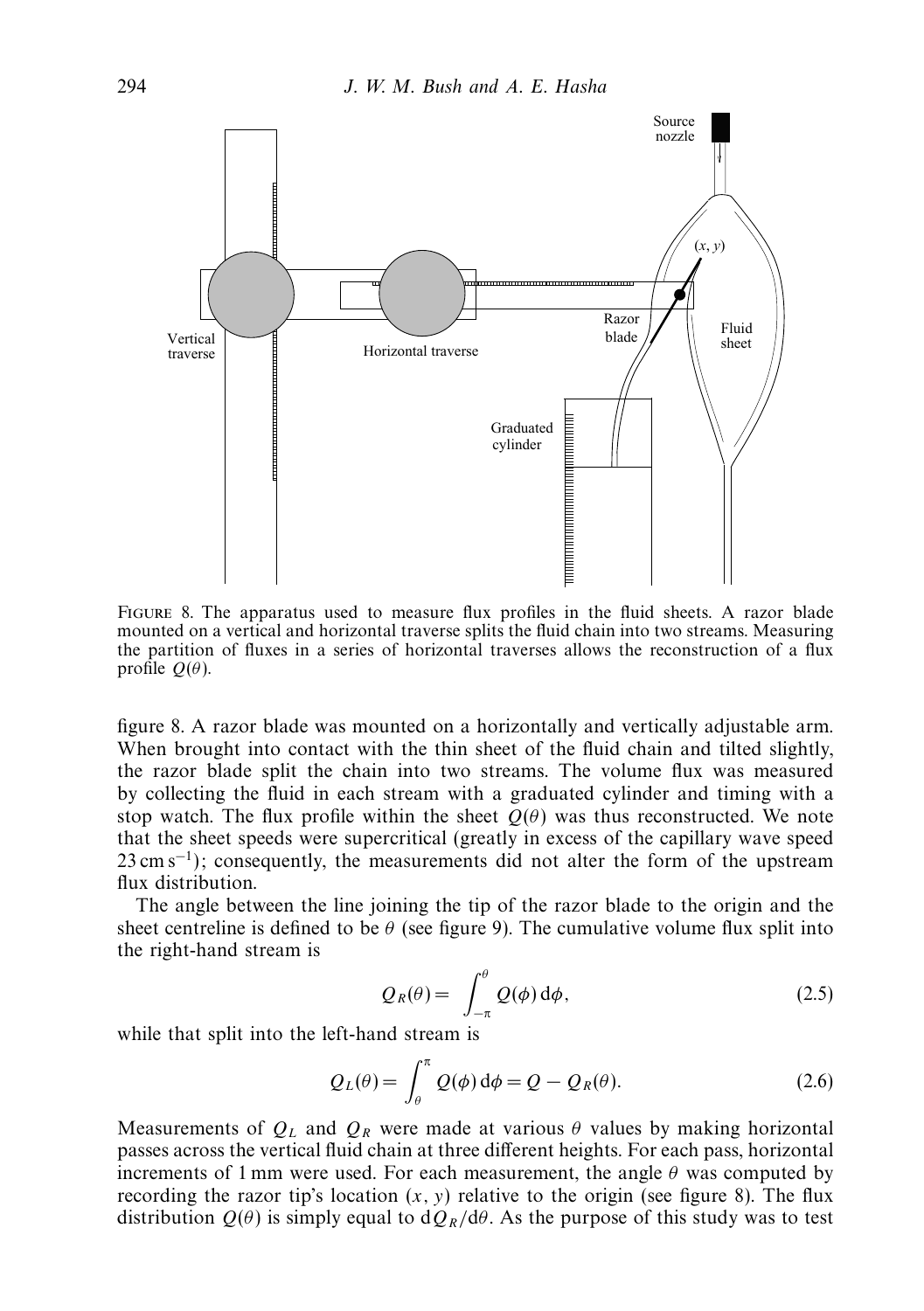

Figure 9. A schematic illustration defining the physical variables used in our theoretical description of the fluid chain. (*a*) A plan view of the first link of the fluid chain. (*b*) A cross-section of the rim and sheet.

the governing equations of a fluid sheet, and not to solve the problem of colliding jets per se, we chose to fit Miller's flux profile to the experimental data by treating *β* as a free variable. Integrating equation (2.4) leads to the cumulative flux profile

$$
Q_R(\theta) = \frac{Q}{\pi} \tan^{-1} \left[ \left( \frac{1 + \cos\left(\frac{1}{2}\beta\right)}{1 - \cos\left(\frac{1}{2}\beta\right)} \right) \tan\left(\frac{1}{2}\theta\right) \right] + \frac{1}{2}.
$$
 (2.7)

Matlab was used to extract a value of  $\beta$  from the observed data points, and then  $Q(\theta)$  as defined in (2.4) was used in the numerical procedures to be detailed in §4. An example of the measured values of  $Q_R(\theta)$  for one link is shown in figure 10(*a*), along with the best-fit curve. The function  $Q(\theta)$  computed from these data is shown in figure  $10(b)$ . Figure  $10(c)$  illustrates the corresponding sheet thickness profile, as computed a distance 2.76 cm from the point of jet collision.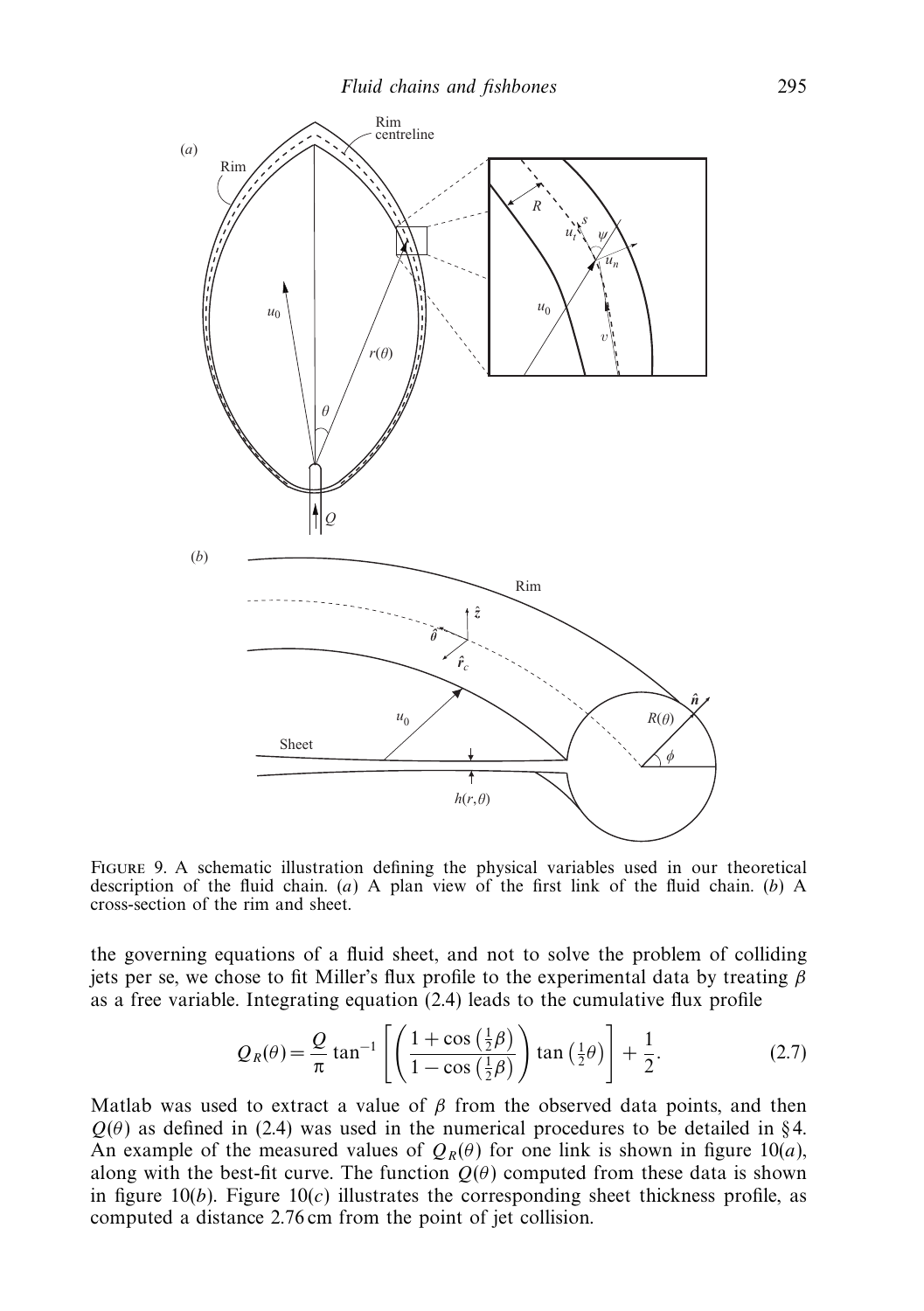

FIGURE 10. (*a*) The cumulative flux distribution,  $Q_R(\theta)$ , measured for a sheet generated by two jets with  $Q = 10.6 \text{ cm}^3 \text{ s}^{-1}$  colliding at an angle  $\beta = 92^\circ$ . The resulting sheet is shown in figure 16(*b*). The error bars are smaller than the extent of the symbols. The solid line indicates the best-fit curve of the form (2.7). (*b*) The corresponding flux distribution, *Q*(*θ*), of the form (2.4), as calculated from the fitted curve in  $(a)$ .  $(c)$  The corresponding sheet thickness profile,  $h(r, \theta)/2$  (cm), a distance 2.76 cm downstream of the origin. Stretching of the vertical coordinate is responsible for the apparent distortion of the circular rims.

#### *3. Observations*

Consider two identical jets of radius  $R_i$  transporting a total flux  $Q$  of fluid of density *ρ*, kinematic viscosity *ν* and surface tension *σ* colliding at an angle *β* so that the resulting sheet lies in a vertical plane aligned with the gravitational acceleration *g*. The system is governed by seven physical parameters defined in terms of length, mass, and time. Dimensional analysis thus requires that the system be governed by four dimensionless parameters. The jet Reynolds number  $Re_i = Q/(vR_i)$  indicates the relative importance of inertia and viscosity in the jet, the jet Weber number  $W e_j = \rho Q^2 / (\sigma R_i^3)$  prescribes the relative importance of inertia and curvature forces, the jet Froude number  $Fr_j = Q^2/(gR_i^5)$  indicates the relative importance of inertia and gravity, and  $\beta$  is the impact angle of the colliding jets. Table 1 describes the parameter regime explored in our experimental study. Over the range of viscosities and flow rates examined, the jet Reynolds numbers ranged from 1 to 2000.

The apparatus was oriented so that the fluid chains were vertical. If *L* is the length of a chain link, and  $u_0$  the mean sheet speed, then  $gL/u_0^2$  indicates the percentage increase in the fluid speed due to gravity as it traverses the chain. For the chains observed, the Froude number was between 0.1 and 0.2, and a maximum acceleration of about 10% could be discerned in the particle tracking measurements. The negligible influence of gravity on the observed flow structures was underscored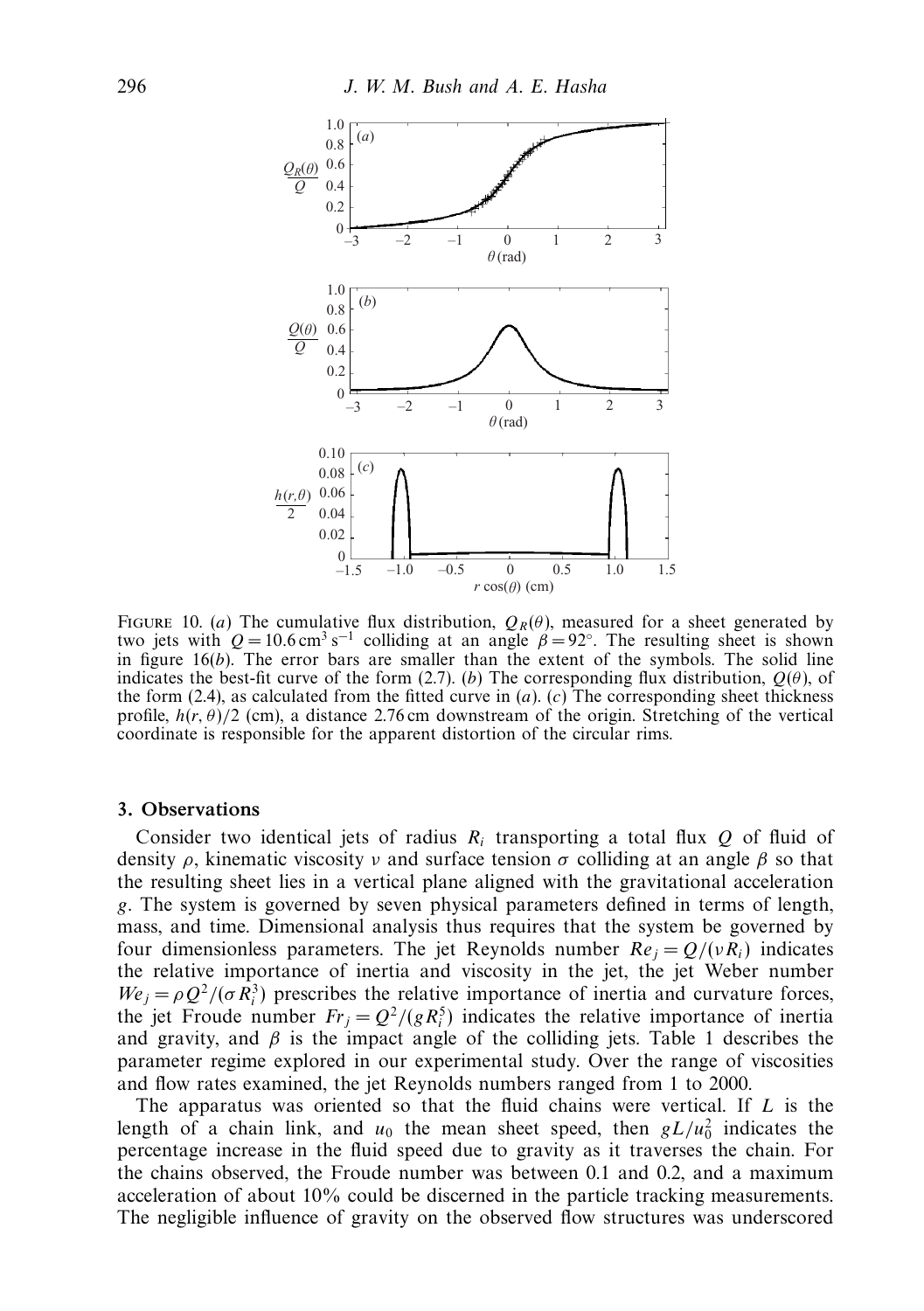

FIGURE 11. Regime diagram illustrating the observed dependence of flow structures emerging from the collision of laminar viscous jets on the governing dimensionless groups. Seven distinct regimes are delineated:  $\triangle$ , oscillating streams; \*, sheets with disintegrating rims;  $\circ$ , fluid chains;  $+$ , fishbones;  $\Diamond$ , spluttering chains;  $\Box$ , disintegrating sheets;  $\times$ , violent flapping. Glycerine–water solutions with viscosities in the range of 1 to 94 cS were examined.

by our experiments, where it was found that the orientation of the impacting jets (vertical or horizontal) had negligible influence on the initial structure of the resulting flows. In all experiments described henceforth, the fluid sheet resulting from the jet collision was oriented vertically.

Figure 11 is a regime diagram indicating the dependence of the flow structure on the governing parameters  $\overline{Re}_i$  and  $We_j$ . For this series of experiments, we fixed the collision angle to be  $\beta = \pi/2$ , and traced the progression of the flow as the flux was increased for a variety of fluids with viscosities ranging from 1 to 94 cS. Each roughly diagonal trace in figure 11 corresponds to a glycerine–water solution with a different viscosity. The lowermost trace corresponds to the fluid with highest viscosity. The progression of the flow structure for each of the fluids was similar. At the lowest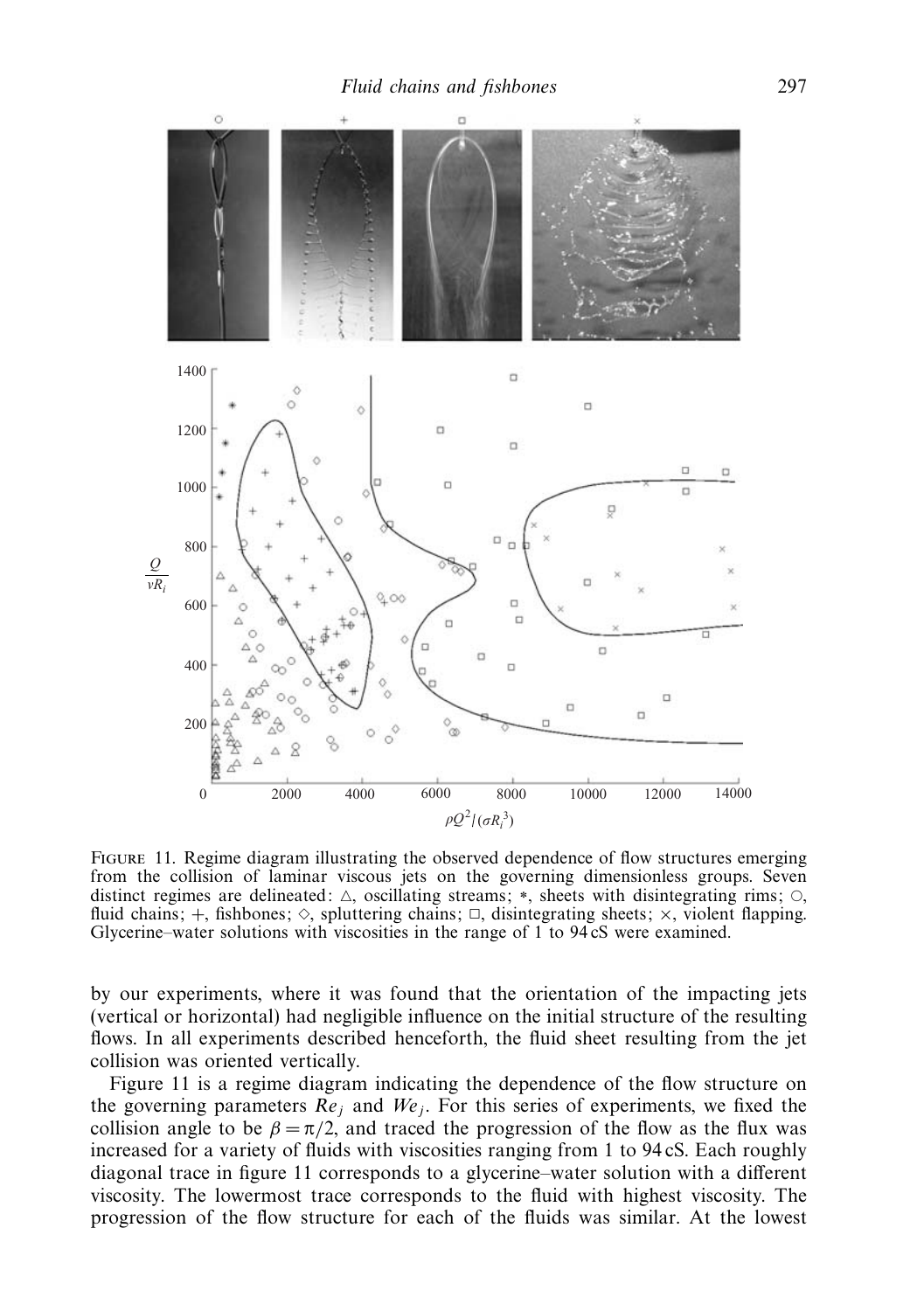

Figure 12. The form of the flow taken in the 'disintegrating sheet' regime delineated in figure 11. The sheet breaks before the first chain link can close, and is marked by the appearance of expanding holes. (*a*) A disintegrating sheet under normal ambient lighting. (*b*) A snapshot of the flow structure. We note that the appearance of the holes may result from the working fluid being a mixture (C. Clanet, personal communication). Scale bar: 1 cm.

flow rates, clear fluid chains do not form: the colliding jets merely coalesce into a single jet marked by inertial–capillary oscillations of the form examined by Rayleigh (1879) and Bohr (1909). The distinction between such oscillations and fluid chains is arbitrary to some degree, but made here on the grounds of the ratio of sheet to rim thickness, which is large for fluid chains. As the flow rate is increased, fully developed chain structures emerge, and the stable chain links increase in length.

When the flow rate exceeds a critical value the fluid chain may be marked by the substantial shortening of the first link and apparent blurring of the rim that accompanies the onset of the fishbone instability. Strobe illumination at the appropriate frequency reveals the perfectly regular and temporally periodic fishbone structure (figures 4 and 5). As the flow rate is increased, the breadth of the fishbone structure increases progressively. The fishbone form persists through a finite range of flux rates, beyond which the sheet reverts to a chain. The resulting chain is considerably longer than that arising prior to the fishbone instability, and is either stable or marked by a weak spluttering of its lower extremities.

As the flux is further increased, the chain becomes unstable, resulting in the irregular disintegration of the sheet into a series of droplets. First, small holes form in the interior of the sheet and spread until they reach the rim, producing fluid ligaments that lead ultimately to a fine spray of droplets (figure 12). At the highest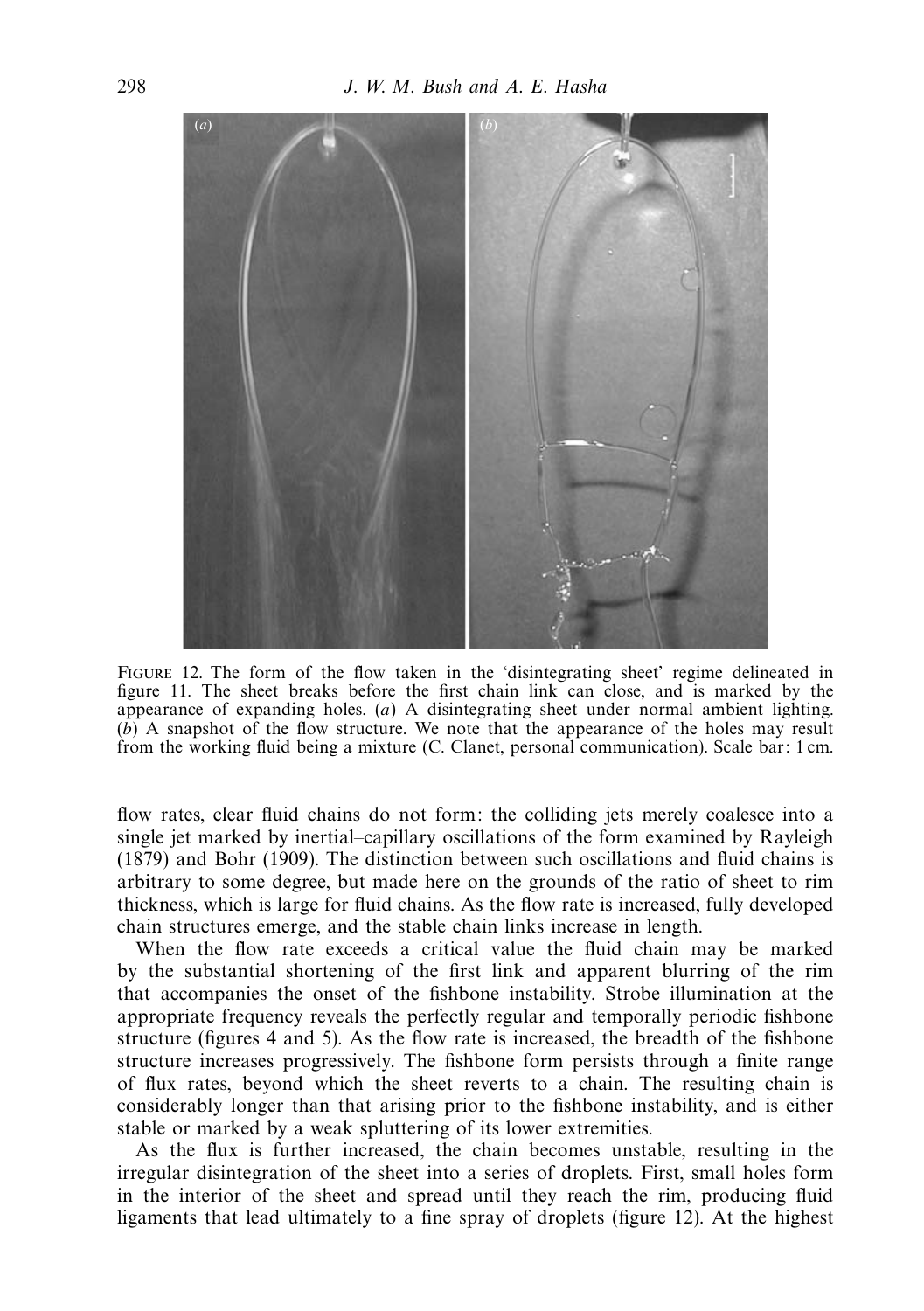

Figure 13. A typical snapshot of the flow taken in the 'violent flapping' regime delineated in figure 11. The sheet disintegrates into a series of droplets due to the large-amplitude flapping instability of the sheet. Scale bar: 1 cm.

fluxes considered, the fluid sheet is characterized by a violent flapping instability (figure 13; Dombrowski  $\&$  Fraser 1954) reminiscent of that on circular water sheets (Clanet & Villermaux 2002), that eventually leads to the break-up of the fluid sheet into a series of microdroplets (Villermaux & Clanet 2002). The parameter regime (figure 11) indicates that the violent flapping instabilities leading to the catastrophic sheet break-up are suppressed by the influence of fluid viscosity.

The leftmost traverse in figure 11 corresponds to water, for which neither chains nor fishbones were observed. The collision of the water jets gave rise to a weakly oscillating stream until a critical flux, beyond which the flow assumed the form of a thin lenticular sheet with unstable rims. This regime corresponds to that examined by Taylor (1960), and is marked by water drops being ejected radially from the sheet's unstable rims.

We next detail our observations of the fluid fishbones, which yield valuable insight into their origins. The onset of the fishbone structure takes the form of a varicose deformation of the rim at the top of the first link. As the flow rate increases, the sheet length increases and the varicose deformation extends over a greater length of rim and increases in amplitude. Slightly detuning the strobe lamp allows one to observe clearly the evolution of the instability, and reveals that the fishbone instability is accompanied by a flapping of the sheet that grows in amplitude along its length, with a wavelength corresponding to the distance between fishbones. Curvature forces are insufficient to contain the bulbous regions that form along the rim against centripetal forces associated with their curved trajectory along the rim. These bulbous regions are thus flung outwards, drawing out tendrils that are eventually subject to a pinchoff instability that results in a regular array of droplets in the wake of the sheet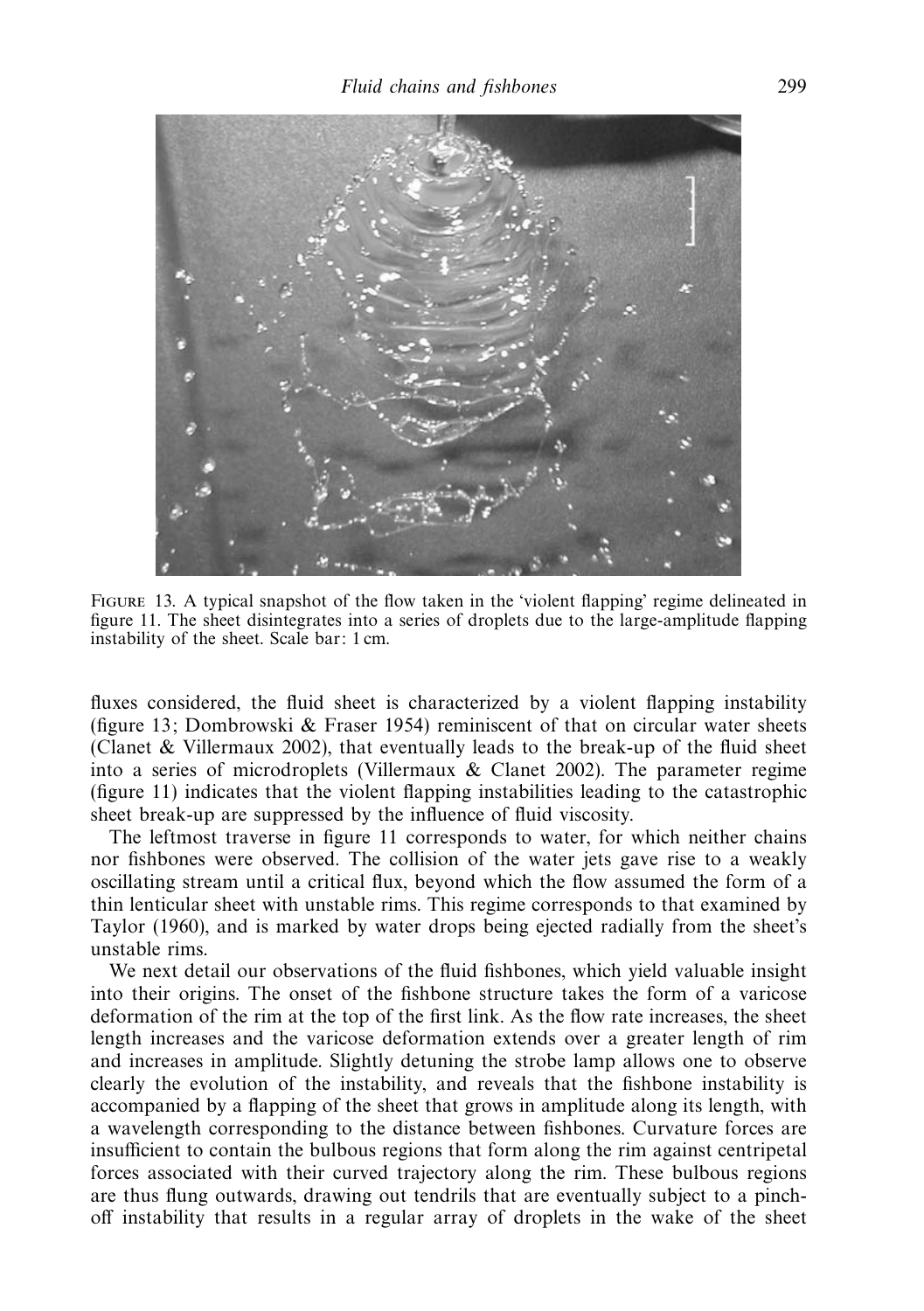

Figure 14. Broad fishbone structures resulting from the asymmetric collision of fluid jets. Scale bars: 1 cm.

(figures 5, 14, 15). The flux of mass and momentum out of the rim has a significant influence on the sheet shape: the first link becomes shorter than its stable counterpart by as much as 50%. This underscores the importance of the flow along the rims to the shape of the sheet, a physical effect treated explicitly in our theoretical developments of  $§$ 4.

The frequency of the fishbone structure varied from 150 to 250 Hz and, for a particular fluid, was found to increase with increasing flux. The wavelengths were relatively constant over the range considered, varying from 0.7 to 1.0 cm. It is noteworthy that there is hysteresis at the upper limit of the fishbone regime, specifically in approximately the rightmost quarter of the fishbone regime delineated in figure 11: the critical flux at which the fishbones revert to a stable chain is larger when approached from below. In the parameter regime influenced by this hysteresis, the flows are bistable: perturbing the flow by a slight impact with the source jets may cause the structure to change from chains to fishbones, or vice versa. At lower flow rates, the fishbone structure is the only flow observed; no hysteresis was observed at the lower bound of the fluid fishbone regime. The borders marked in figure 11 correspond to those deduced by progressively increasing the flux. Finally, we note that the fluid fishbones were not observed for all fluids, but arose exclusively for fluids with viscosities 5 *<ν<* 39*.*5 cS. The limited parameter regime  $(280 < Re_j < 1200, 800 < We_j < 4000)$  in which the fishbones exist is presumably responsible for their not yet having been reported.

If the jets collide asymmetrically (so that their centrelines do not precisely intersect), a fishbone structure is again observed. In an asymmetric collision, a larger fraction of the horizontal momentum of the jets is transferred directly to the sheet; consequently, the resulting structures are broader than those created by a symmetric collision, and characterized by a more elaborate array of drops downstream, as is evident in figures 14 and 15. The regularity of the fishbone instability is underscored by the fact that the photographs are double exposed, as is evident upon close inspection of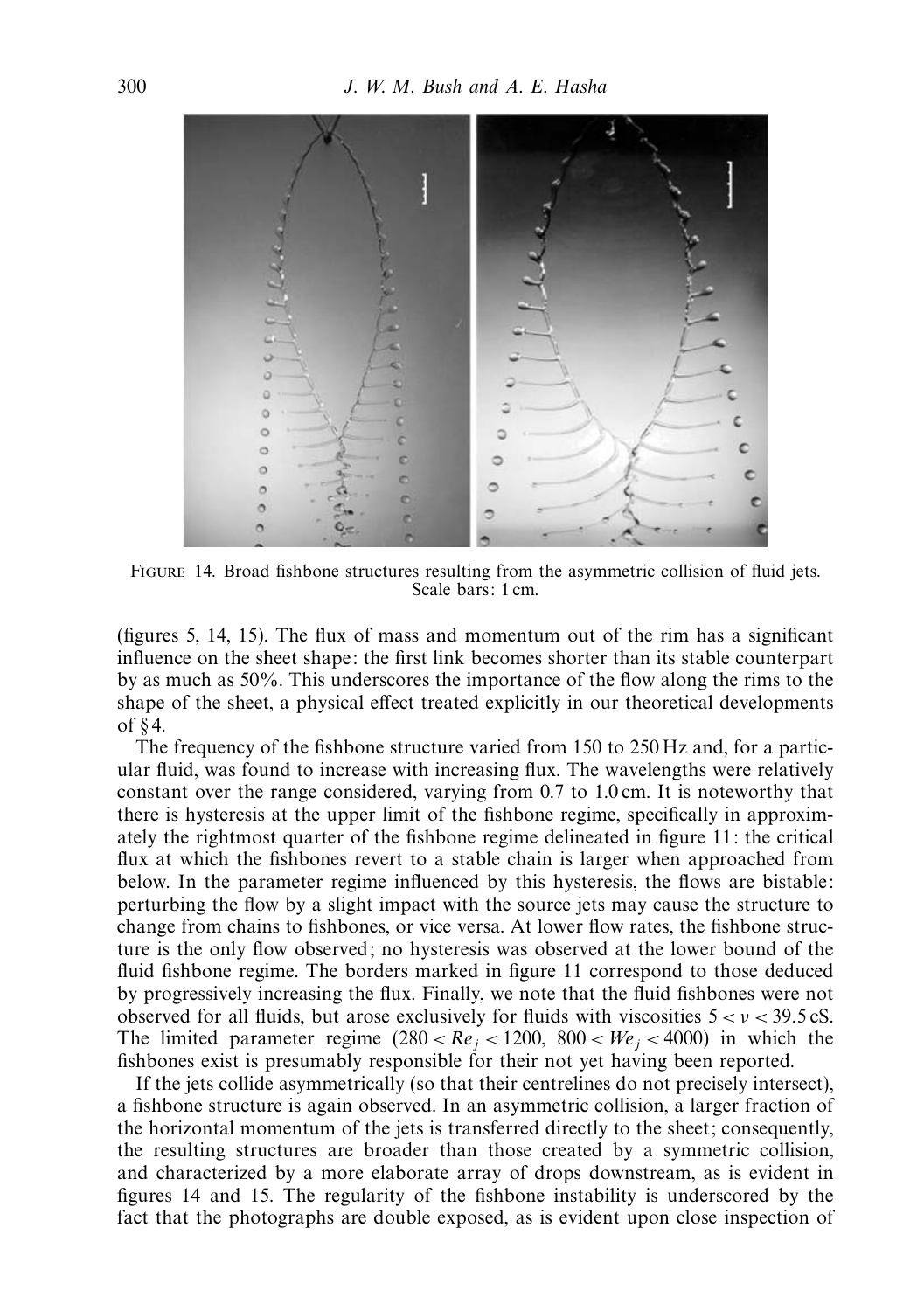

Figure 15. Close-ups of the long tendrils of fluid produced by the fishbone instability. As the tendrils pinch-off through the Rayleigh–Plateau mechanism, a regular array of drops is produced in the wake of the fishbones. Scale bars: 1 cm.

the central stream of fluid emerging from the bottom centre of the link in figure 15. The photograph is a superposition of the state of the link at two or more strobe flashes; nevertheless, the delicate flow structure, including that associated with the micropinch-off of the fluid fishbones, is nearly perfectly resolved. Close-ups of the microstructure in the wake of the fluid fishbones are provided in figure 15.

## *4. Theoretical model of the fluid chain*

The centrelines of two identical cylindrical jets of radius  $R_i$  with combined volume flux *Q* collide at the origin. Fluid is ejected radially from the origin into a sheet with flux distribution *Q*(*θ*), so that the volume flux flowing into the sector between *θ* and *θ* + d*θ* is  $Q$ (*θ*) d*θ*. Guided by the results of our particle tracking experiments, we assume that flow in the sheet has a constant speed  $u<sub>0</sub>$ , and is directed purely radially until it reaches the rim of the sheet. Continuity thus requires that the thickness of the fluid sheet,  $h(r, \theta)$ , decrease like  $r^{-1}$  along any ray from the origin.

The relevant geometry is presented in figure 9:  $r(\theta)$  is defined to be the distance from the origin to the rim centreline, and  $u_n(\theta)$  and  $u_t(\theta)$  the normal and tangential components of the fluid velocity in the sheet where it contacts the rim;  $v(\theta)$  is defined to be the speed of flow along the rim,  $R(\theta)$  the rim radius, and  $\psi(\theta)$  the angle between the position vector  $r$  and the local tangent to the rim centreline. Finally,  $r_c(\theta)$  is defined to be the radius of curvature of the rim centreline, and *s* the arc length along the rim centreline. The differential equations governing the shape of a steady stable fluid rim bounding a fluid sheet may be deduced by consideration of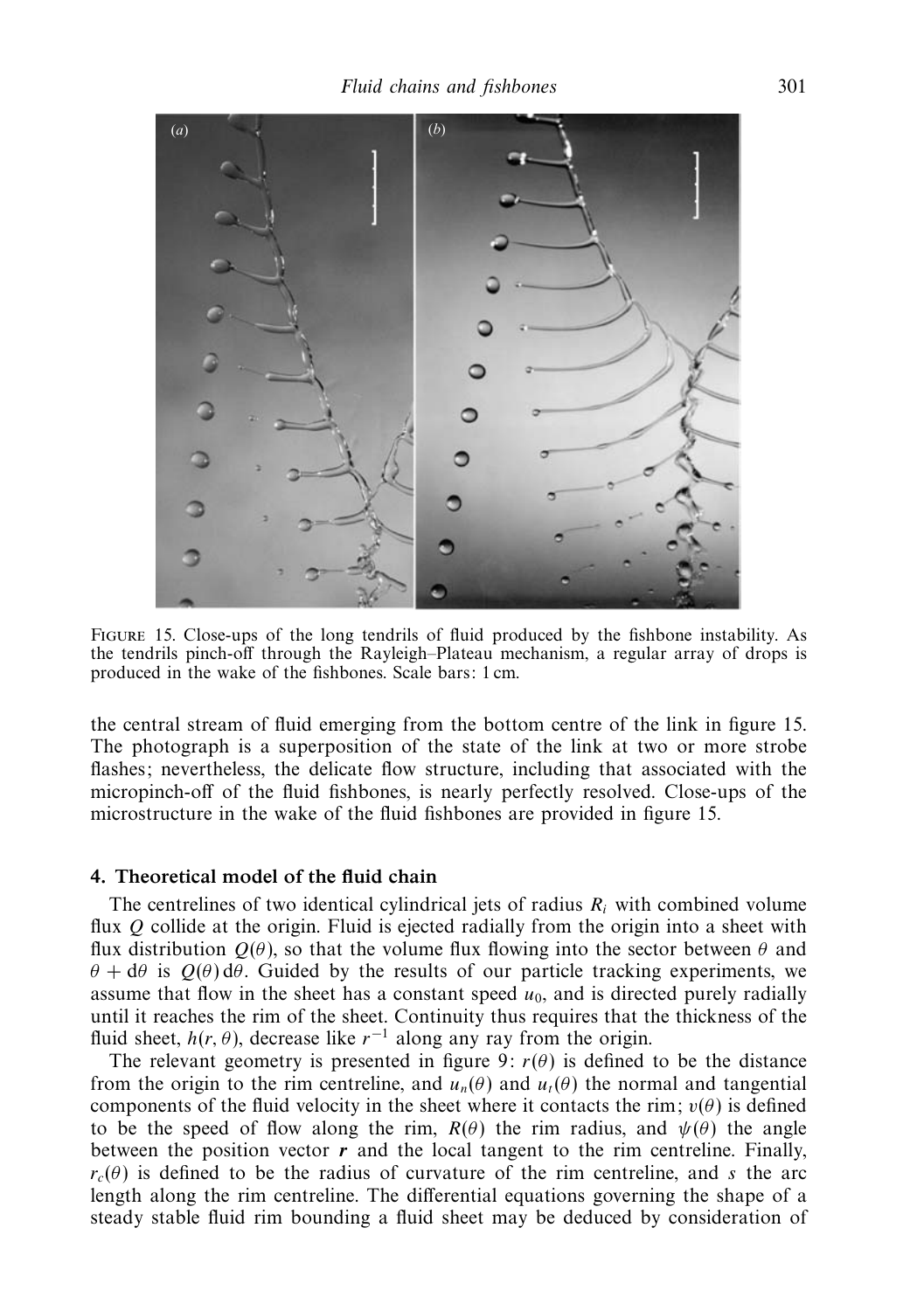conservation of mass in the rim and the local normal and tangential force balances at the rim (Taylor 1959a).

Continuity requires that the tangential gradient in volume flux along the rim be balanced by the flux entering the rim from the sheet:

$$
\frac{\partial}{\partial s}(v\pi R^2) = u_n h. \tag{4.1}
$$

In the case of unstable rims, such as those arising in the fishbone instability, an additional sink term would be required to account for the mass ejected by instability (e.g. Clanet & Villermaux 2002); however, we here restrict our attention to the case of steady stable fluid rims as arise in the fluid chains.

The normal force balance requires that the curvature force associated with the rim's surface tension balance the force resulting from the normal flow into the rim from the sheet and the centripetal force resulting from the flow along the curved rim. By assuming that the rims are circular in cross-section, that  $R/r_c \ll 1$ , and that the rim radius is large relative to the sheet thickness, we deduce in the Appendix an explicit expression for the curvature force  $(A 6)$ . The normal force balance thus assumes the form

$$
\rho u_n^2 h + \frac{\rho \pi R^2 v^2}{r_c} = 2\sigma + \frac{2\sigma (\pi - 1)R}{r_c}.
$$
 (4.2)

Note that the curvature force has two components. The first,  $2\sigma$ , is that associated with the curvature in a plane perpendicular to the fluid sheet and normal to the rim. The second,  $2\sigma(\pi-1)R/r_c$ , is that associated with the curvature of the rim centreline.

The tangential force balance at the rim requires that tangential gradients in tangential momentum flux be balanced by tangential gradients in curvature pressure, viscous resistance  $F_v$ , and the tangential momentum flux arriving from the sheet:

$$
\rho \frac{\partial}{\partial s} (\pi R^2 v^2) = -\pi R^2 \sigma \frac{\partial}{\partial s} \overline{\nabla \cdot \hat{n}} + F_v + \rho h u_t u_n.
$$
\n(4.3)

The relative magnitudes of the inertial and viscous terms is prescribed by the rim Reynolds number  $u_0R/v$ , which assumes a minimum of  $O(10^2)$ : in our system, the influence of viscosity may be safely neglected. Accurate to  $O(R/r_c)$ , we express the mean curvature as  $\overline{\nabla \cdot \hat{n}} = 1/R$ . The steady tangential force balance may thus be expressed

$$
\frac{\partial}{\partial s}(\pi R^2 v^2) = h u_t u_n - \frac{\pi R^2 \sigma}{\rho} \frac{\partial}{\partial s} \left(\frac{1}{R}\right).
$$
 (4.4)

It is valuable to compare our governing equations with those deduced by Taylor (1959b). Our analysis differs from that of Taylor only through inclusion of terms associated with a finite rim radius. In the normal stress balance, Taylor neglected the term resulting from the curvature of the rim centreline. In the tangential force balance, he neglected the pressure term resulting from tangential gradients in rim curvature. While these terms are small (of order  $R/r_c$  and  $We^{-1}$ , respectively) in our application, physical settings may arise where they are non-negligible; consequently, we retain them for the sake of generality.

We proceed by reducing (4.1), (4.2), and (4.4) to a system of partial differential equations in terms of  $r(\theta)$ ,  $v(\theta)$ ,  $R(\theta)$ , and  $\psi(\theta)$ , as well as the empirically deduced flux function  $Q(\theta)$ . Conservation of mass in the sheet requires

$$
h = \frac{Q(\theta)}{u_0 r}.\tag{4.5}
$$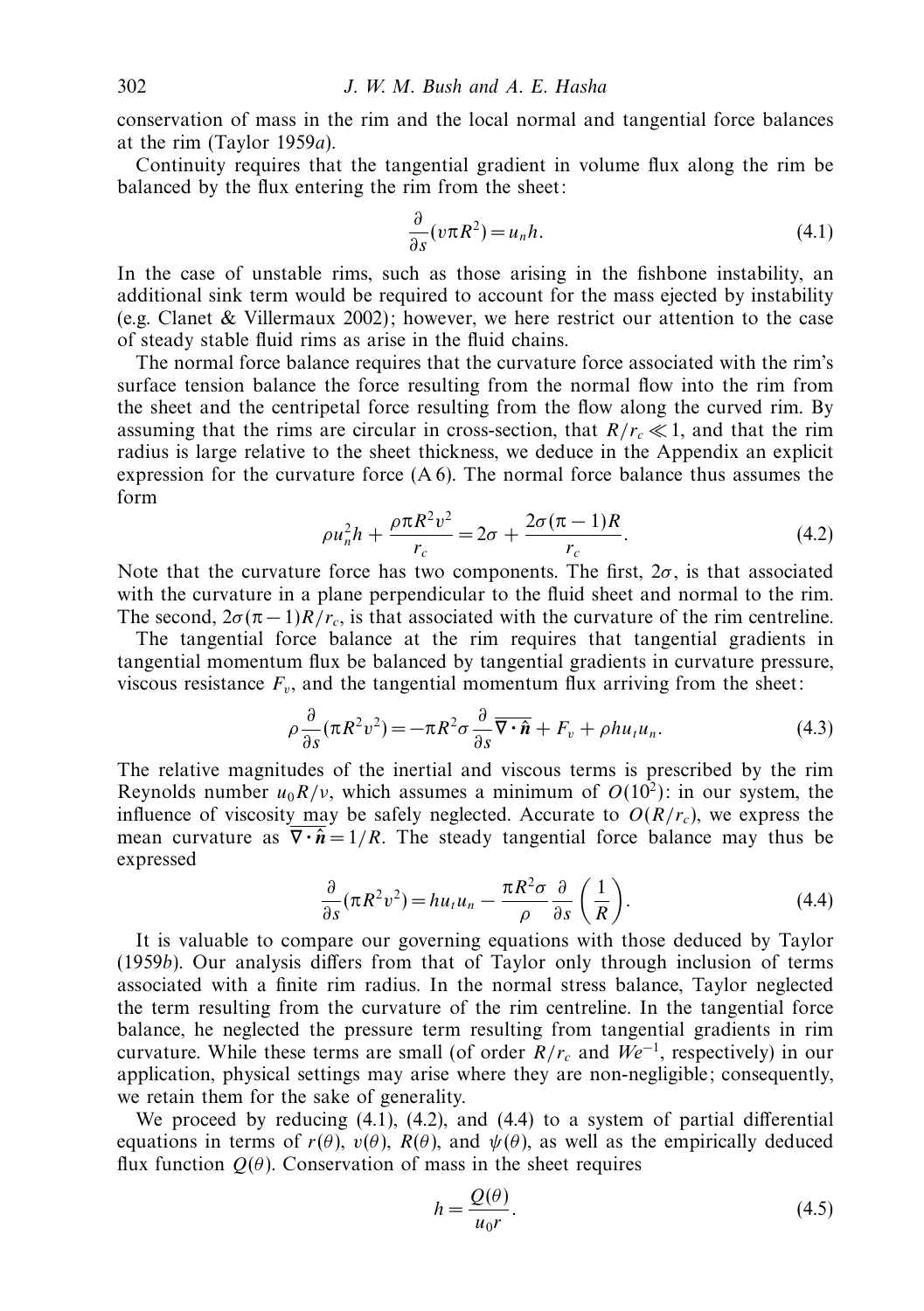Geometry indicates that

$$
ds2 = dr2 + (r d\theta)2
$$
 (4.6)

and

$$
\frac{\mathrm{d}r}{\mathrm{d}\theta} = r \cot \psi. \tag{4.7}
$$

Thus,

$$
ds = \frac{r d\theta}{\sin \psi} \quad \text{and} \quad \frac{d}{ds} = \frac{\sin \psi}{r} \frac{d}{d\theta}.
$$
 (4.8)

We also employ the geometric relations:

$$
u_n = u_0 \sin \psi, \quad u_t = u_0 \cos \psi,
$$
 (4.9)

$$
\frac{1}{r_c} = \frac{d}{ds}(\psi + \theta) = \frac{\sin \psi}{r} \left(\frac{d\psi}{d\theta} + 1\right). \tag{4.10}
$$

Substituting into equations  $(4.1)$ ,  $(4.2)$  and  $(4.4)$  yields

$$
Q(\theta) = \frac{\mathrm{d}}{\mathrm{d}\theta} (v \pi R^2),\tag{4.11}
$$

$$
\rho u_0 Q(\theta) \sin^2 \psi + \rho \pi R^2 v^2 \sin \psi \left(\frac{d\psi}{d\theta} + 1\right) = 2\sigma \left(r + (\pi - 1)R \sin \psi \left(\frac{d\psi}{d\theta} + 1\right)\right),\tag{4.12}
$$

$$
\frac{\mathrm{d}}{\mathrm{d}\theta}(\pi R^2 v^2) = Q(\theta)u_0 \cos \psi + \frac{\pi \sigma}{\rho} \frac{\mathrm{d}r}{\mathrm{d}\theta}.\tag{4.13}
$$

These equations, together with (4.7), completely characterize the dynamics of the stable rims.

We introduce dimensionless variables, designated by stars, as follows:

$$
(u_t, v) = u_0(u_t^*, v^*), \quad R = R_i R^*, \quad r = (\rho u_0 Q/2\sigma) r^*, \quad Q(\theta) = Qq(\theta), \tag{4.14}
$$

where  $R_i$  is the radius of the impacting jets,  $Q$  the total jet flux,  $u_0$  the sheet speed and  $\rho u_0 Q/(2\sigma)$  the Taylor radius. Substituting into equations (4.11)–(4.13) and dropping stars yields the dimensionless rim equations:

$$
\frac{\mathrm{d}}{\mathrm{d}\theta}(vR^2) = Sq(\theta),\tag{4.15}
$$

$$
q(\theta)\sin^2\psi + \frac{1}{S}R^2v^2\sin\psi\left(\frac{d\psi}{d\theta} + 1\right) = r + \frac{1}{\text{W}eS}\frac{2\left(\pi - 1\right)}{\pi}R\sin\psi\left(\frac{d\psi}{d\theta} + 1\right),\tag{4.16}
$$

$$
\frac{\mathrm{d}}{\mathrm{d}\theta}(R^2v^2) = Sq(\theta)\cos\psi + We^{-1}\frac{\mathrm{d}r}{\mathrm{d}\theta}.\tag{4.17}
$$

The system is uniquely prescribed by the three dimensionless groups

$$
S = \frac{Q}{u_0 \pi R_i^2}, \quad We = \frac{\rho u_0^2 R_i}{\sigma}.
$$
\n
$$
(4.18)
$$

The range of these parameters in our experimental study is detailed in table 1.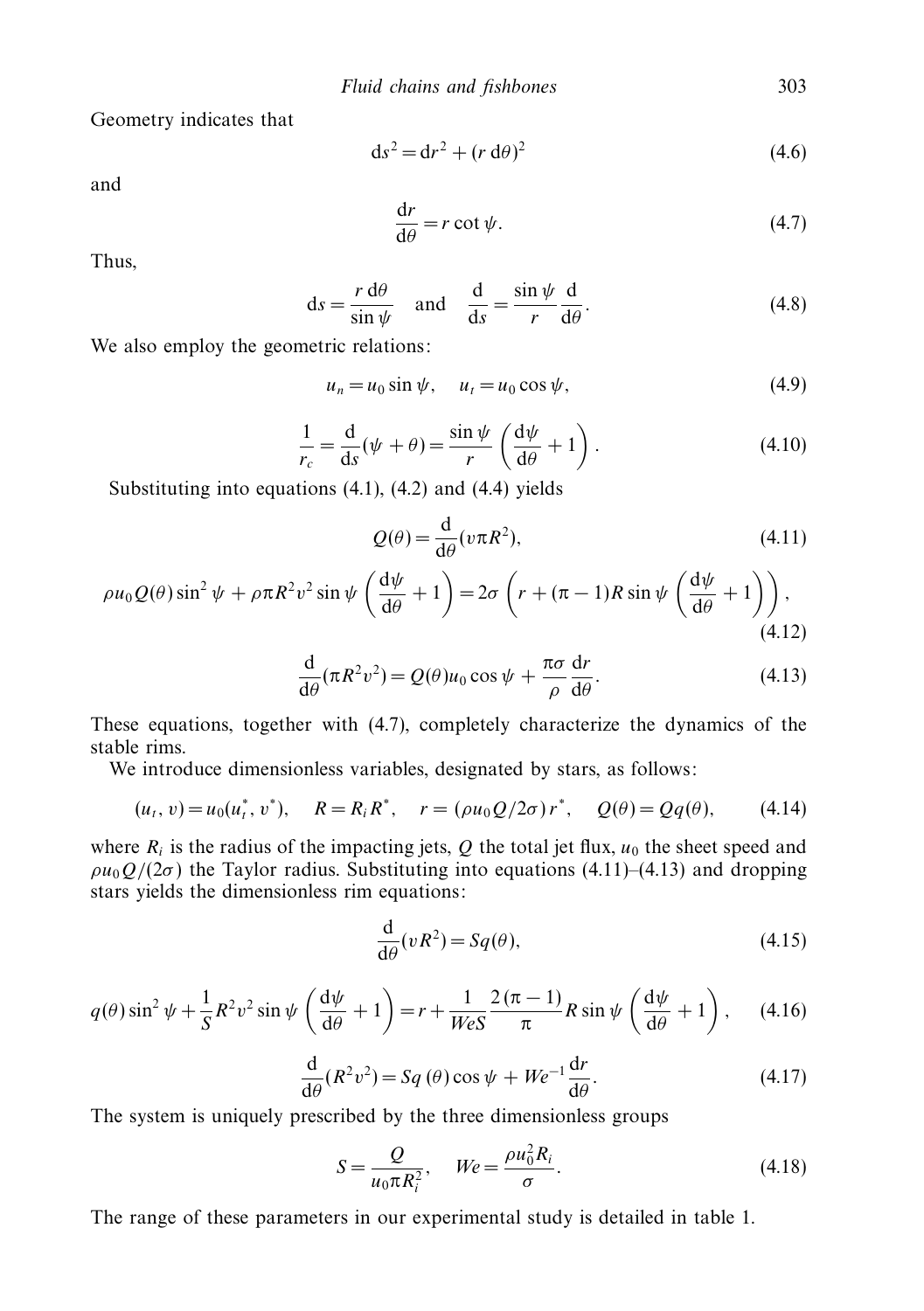Rearranging the equations yields the following system of differential equations:

$$
\frac{\mathrm{d}r}{\mathrm{d}\theta} = r \cot \psi,\tag{4.19}
$$

$$
\frac{d\psi}{d\theta} = \frac{S(r - q(\theta)\sin^2\psi)}{R^2v^2\sin\psi - We^{-1}[2(\pi - 1)/\pi]R\sin\psi} - 1,
$$
\n(4.20)

$$
\frac{\mathrm{d}r}{\mathrm{d}\theta} = Sq(\theta) \frac{2v - \cos \psi}{(2Rv^2 + We^{-1})},\tag{4.21}
$$

$$
\frac{dv}{d\theta} = Sq(\theta) \frac{We^{-1} - 2Rv^2 + 2Rv\cos\psi}{2R^3v^2 + R^2/We}.
$$
\n(4.22)

When appropriately initialized (in a manner to be detailed in  $\S 5$ ), this system may be integrated to yield the shape of a fluid sheet bound by stable rims, specifically the first link in the fluid chain.

#### *5. Comparison of experiments and theory*

To calculate the sheet shapes corresponding to the first link in the stable fluid chains, the flux profile  $Q(\theta)$  and constant sheet speed  $u_0$  were measured using the techniques detailed in  $\S 2$ , and used as input to the theory detailed in  $\S 4$ . The numerical integration of equations (4.19)–(4.22) was initialized at a point on the rim corresponding to the largest angle  $\theta_0$  for which a point on the cumulative flux profile was measured. At this point, the initial conditions, specifically the variables  $r(\theta_0)$ ,  $\psi(\theta_0)$ ,  $R(\theta_0)$  and  $R_i$ , were measured from a chain image in Matlab's Image Processing Toolbox. The appropriate lengthscale was deduced from a reference length, a millimetre grid, included in the image. The initial rim speed  $v(\theta_0)$  was calculated from the measured rim radius and flux profile: as the flux in the rim at  $\theta_0$  is  $Q_R(\theta_0)$ , the rim speed is given by

$$
v(\theta_0) = Q_R(\theta_0) / (\pi R(\theta_0)^2). \tag{5.1}
$$

Figure 16 shows overlays of three observed and theoretically predicted chain link shapes. The grid lines in the numerical curves are separated by 2 cm. The output of the numerics was fit to the photographs by matching these grid lines to the reference lengthscale, then positioning the origin of the model at the centre of the jet impact region. The theoretical curves produce a satisfactory prediction of the observed chain link shape for each trial.

The primary source of error arises from inaccuracy in the flux profile measurements. In calculating these profiles, the vertical and horizontal distances from the tip of the razor to the point of collision of the jets were measured at increments of 1 mm, with an accuracy of 0.2 mm. The error in the inferred flux introduced by this inaccuracy could be as large as  $20\%$ , but was typically on the order of  $5-10\%$ . Moreover, these errors were minimized through correlating the flux profiles inferred along each of the three horizontal passes. Systematic error in the angle measurements could also be introduced through misalignment, specifically if the chain was not perfectly vertical or if the traverse arm holding the razor was not parallel to the fluid sheet. The resulting misalignment error was most pronounced when the vertical distance from the razor tip to collision point was small. However, the systematic error so produced was easily identified, and the data from such flawed trials were discarded. In practice, the spread in the flux profile data was within  $10\%$ , and the measured flux profiles were adequate to produce a satisfactory agreement between theory and experiment.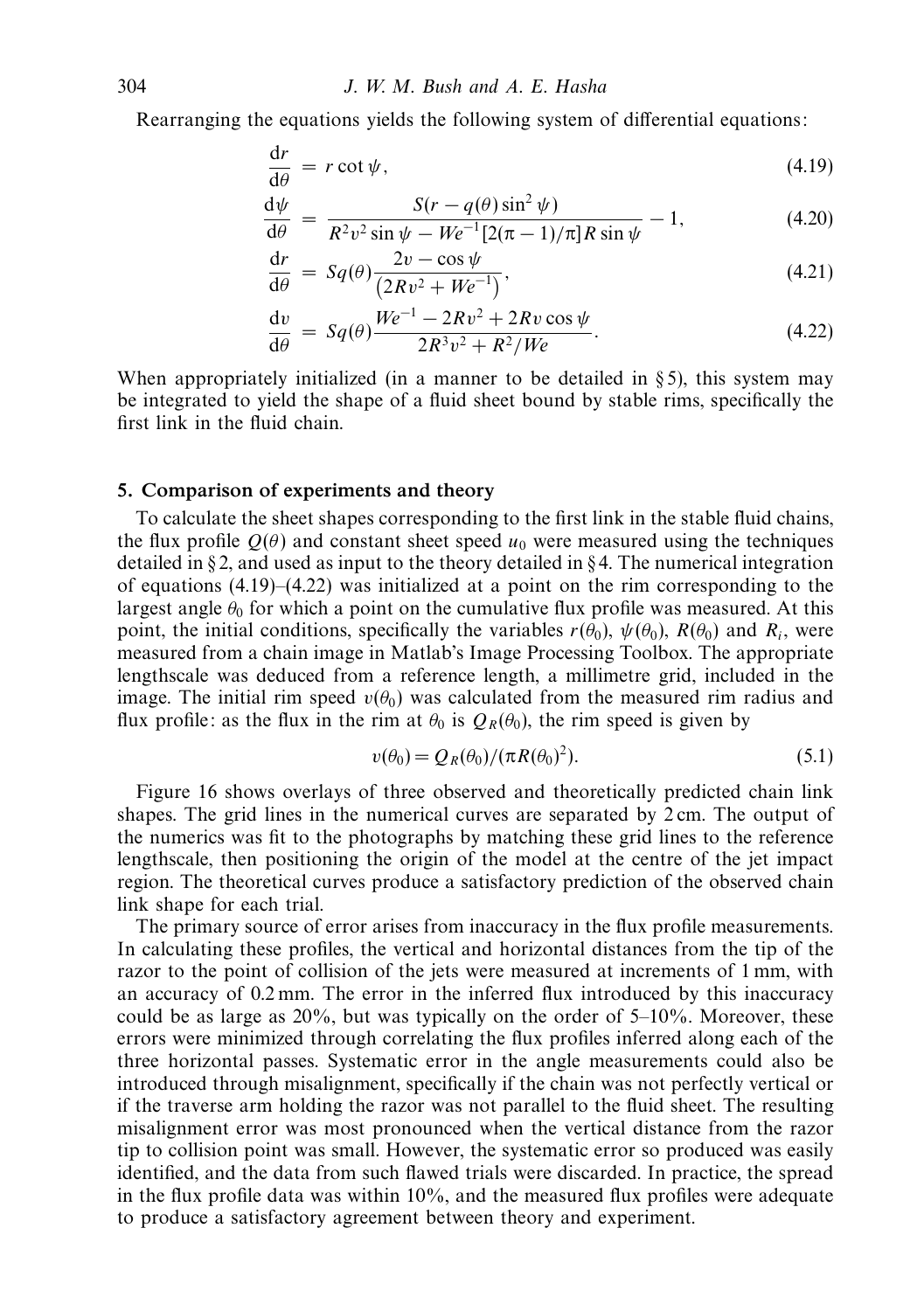

Figure 16. Comparisons of observed and theoretically predicted (white lines) shapes of the sheets comprising the first chain link. (*a*)  $We = 58.6$ ,  $\mathbb{R}e = 38.56$ ,  $Q = 10.1 \text{ cm}^3 \text{ s}^{-1}$ ,  $\beta = 44^\circ$ . (*b*)  $We = 58.8$ ,  $Re = 40.4$ ,  $Q = 10.6$  cm<sup>3</sup> s<sup>-1</sup>,  $\beta = 92^\circ$ . (*c*)  $We = 40.0$ ,  $Re = 33.0$ ,  $Q = 9.21$  cm<sup>3</sup> s<sup>-1</sup>,  $\beta = 135^\circ$ . The grid arcs are 2 cm apart.

In the parameter space examined experimentally, a maximum acceleration of about 10% could be discerned in the particle tracking measurements. For the numerics, the sheet speed was taken as the average value measured experimentally. The influence of aerodynamic drag on fluid sheets was examined by Taylor (1959a), whose analysis may be directly applied to our model. The estimated percentage loss of sheet speed due to air drag was calculated; in all cases, the correction to the sheet speeds was of order 10−3, and so safely neglected.

Finally, we note that care had to be taken in measuring surface tension, to which the predicted sheet shapes were extremely sensitive. It was necessary to make surface tension measurements directly following an experiment, as the surface tension of the glycerine–water solutions was found to be weakly time-dependent (varying by up to 5% over the course of a week). Presumably this weak time-dependence was the result of some combination of evaporation, uptake of water vapour from the atmosphere, and diffusion of soluble surfactant to the surface.

## *6. Fishbones*

Fluid fishbones are characterized by two coupled physical effects: the varicose instability on the rim, and the flapping of the fluid sheet. Both sheet- and rim-driven instabilities were thus considered as instigators of the fishbones. The fishbones may be the result of a shear-induced flapping wave mode excited on the fluid sheet (Squire 1953; Hagerty  $\&$  Shea 1955): the flapping mode disrupts the flow in the rim, leading to the formation of the bulbous regions that are flung outwards by the centripetal force, and drawn into the tendrils that comprise the fishbones. The linear stability theory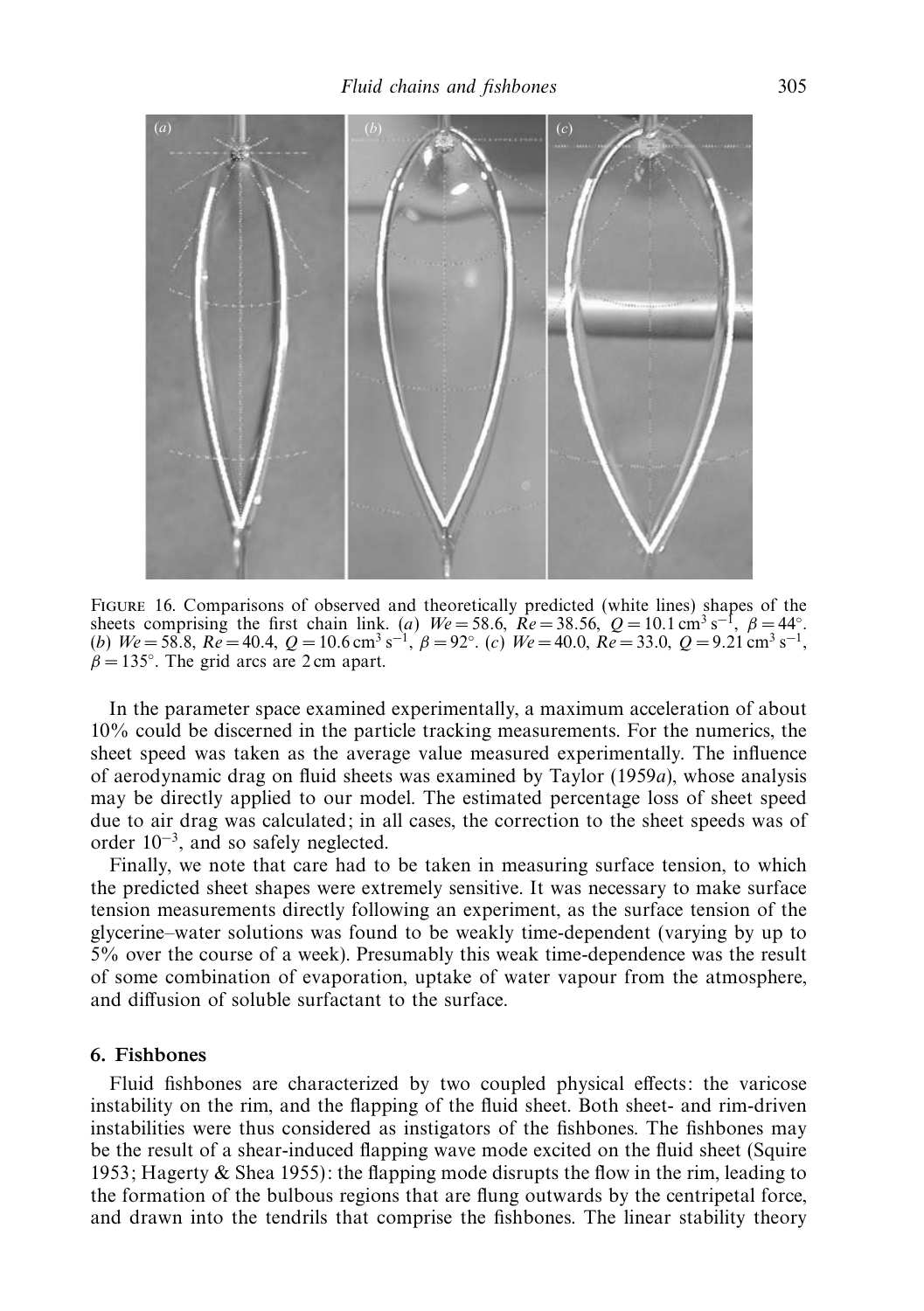for a flapping fluid sheet predicts a most unstable wavelength that is larger than that observed by an order of magnitude (Squire 1953). Moreover, figure 11 clearly indicates that fishbones exist only in a finite range: for a particular fluid, they vanish at both higher and lower flux rates. This is inconsistent with the view that the fishbones are initiated by a shear-induced flapping instability: such flapping sheets are not expected to revert to a stable form as flow rates are increased (Clark & Dombrowski 1972; Crapper, Dombrowski & Pyott 1975). It is noteworthy that the classical flapping sheet regime was observed in our experiments (at the right in figure 11), but at considerably higher flow rates. We thus conclude that the fishbone instability is rim- rather than sheet-driven.

Two possibilities exist for rim-driven instabilities on the fluid sheet. First, the fishbones may be prompted by a Rayleigh–Taylor instability induced by the centripetal accelerations associated with flow along the curved rim. Second, the driving mechanism may be the capillary instability of the rim: the Rayleigh–Plateau instability (Rayleigh 1879) prompts rim pinch-off; the subsequent distortion is amplified by the centripetal forcing associated with flow along the curved rim. According to either of these physical pictures, the waves evident on the fluid sheet are generated by the disruption of the sheet forced by the rim break-up, and so are not instrumental in setting the wavelength of instability. We proceed by investigating the relative importance of the Rayleigh–Taylor and Rayleigh–Plateau mechanisms.

Consider an interface, across which there is a density difference *ρ*, accelerating at a rate *ac* normal to the interface. The Rayleigh–Taylor instability will induce instability of all modes with wavelength  $\lambda > 2\pi(\sigma/(\rho a_c))^{1/2}$ . The most unstable mode has a wavelength  $2\sqrt{3}\pi(\sigma/(\rho a_c))^{1/2}$  and timescale of instability  $(\frac{2}{3}/\sqrt{3})(\sigma/(\rho a_c^3))^{1/4}$ (Chandrasekar 1961). In our study, a Rayleigh–Taylor-type instability may be induced on the sheet's rim by the centripetal acceleration,  $a_c = v^2/r_c$  associated with flow along the curved rim. The Rayleigh–Taylor mechanism thus predicts wavelengths of instability and growth rates that depend explicitly on the magnitude of the centripetal acceleration and so the rim speed; specifically, the wavelength of the most unstable mode is proportional to  $1/v$ . The magnitude of the centripetal acceleration in our sheets was computed in  $\S 4$ , and found to vary substantially, both between experiments and along the length of a single rim, between a minimum of 0 at the stagnation point at the top of the chain and a maximum of approximately 3000 cm s−2. One thus expects that the Rayleigh–Taylor mechanism for rim instability would generate a wide range of wavelengths with a minimum of 1.2 cm. In our experimental study, the wavelength of instability was found to vary over an extremely limited range, 0.7–1.0 cm.

The form of Rayleigh–Plateau pinch-off of a fluid thread of radius *R* is prescribed by the Ohnesorge number,  $Oh = \sigma R/(\mu \nu)$ , a Reynolds number based on the capillary wave speed *σ/µ* (Weber 1931; Chandrasekhar 1961; Eggers 1997). At high Oh, the pinch-off is resisted by fluid inertia, and the most unstable mode has a wavelength of 9.02*R* and timescale of instability 2.91( $\rho R^3/\sigma$ )<sup>1/2</sup>. At low *Oh*, the pinch-off is resisted by fluid viscosity, the instability shifts to long wavelengths, there is no finite mode of maximum instability, and the timescale of instability is  $\mu R/\sigma$ . The fluid rims in our problem have characteristic diameter of 1–2 mm and an Ohnesorge number of  $O(100)$ ; consequently, the high- $Oh$  results are relevant. The spacing between bones was found to lie between 0.7 and 1.0 cm in all the experiments considered, and so to be consistent with a Rayleigh–Plateau mechanism for pinch-off. Furthermore, we note that the rim instability is initiated very close to the top of the chain, where the centripetal acceleration is smallest, so the Rayleigh–Taylor mechanism would predict the slowest growing modes and longest wavelengths.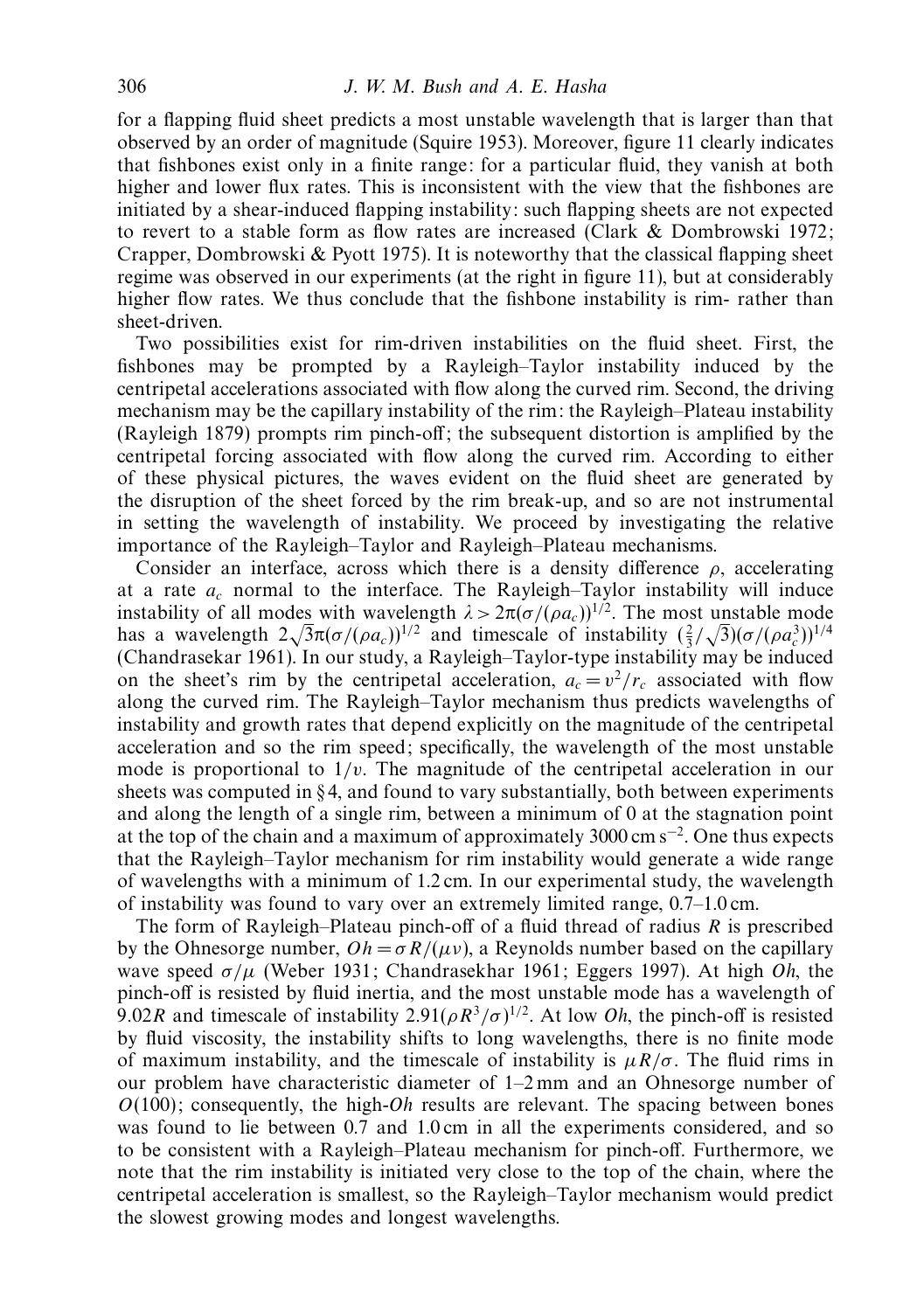The constancy of the wavelength of instability in our experiments indicates that the Rayleigh–Plateau mechanism is responsible for the fishbones. Using parameters appropriate for the sheet rim (table 1) indicates that the timescale of capillary pinchoff,  $\tau \sim (R^3 \rho / \sigma)^{1/2} \sim 0.01$  s, is comparable to the time required for a fluid parcel to traverse the chain. This offers a plausible explanation for the reversion from fishbones to stable chain structures at high flow rates: the flow speed must be sufficiently low that the instability has time to develop. A fishbone criterion based on this simple physical picture is discussed in § 7.

Structures reminiscent of the fluid fishbones have been generated by acoustic forcing at the source of spray atomizers (Van Dyke 1988, p. 87). The possibility that fishbones were forced by some resonance in our system was carefully considered. The fishbone structure still obtains when the jets are produced by a gravity feed; we thus ruled out pump vibrations as the source of instability. We similarly ruled out other parts of the apparatus by replacing them with different components; the fishbone instability was robust to all such changes.

## *7. Discussion*

The reduced equations,  $(4.1)$ – $(4.4)$ , prescribe the shape of fluid sheets bound by stable rims. The system is a generalization of that developed by Taylor (1959b) through inclusion of the curvature force associated with the bending of the rim, and the pressure force associated with tangential gradients in rim radius. In the parameter regime considered in our experiments, these new terms are not significant; consequently, our governing equations reduce to those of Taylor (1959b). Nevertheless, our experimental study has provided a successful test of these equations in a new and relatively simple geometry. Clanet  $&$  Villermaux (2002) used these equations to predict successfully the distortion of a circular horizontal sheet by its impact with a vertical wire, a geometry originally investigated qualitatively by Taylor (1959a). In Taylor's (1960) investigation of colliding jets, the sheets were generated with water, the rims were unstable, and sheet shapes were simply prescribed by the Taylor radius  $\rho u_0 O(\theta)/(2\sigma)$ . By increasing the viscosity of our test fluid, we were able to access and investigate the parameter regime characterized by stable rims, in which the sheet shape is strongly influenced by centripetal forces associated with flow along the rim.

We have examined the rich family of flow structures generated by the collision of high-Reynolds-number laminar viscous jets. The flow forms observed are summarized in figure 11, and include the fluid chains and fishbones that have been the principal focus of our study. The detailed stability analysis required to predict the bounds between the various flow regimes delineated in figure 11 is left as a subject for future consideration. We here simply discuss the mechanisms responsible for the observed instabilities. First, the violent shear-induced flapping instabilities (figure 13) of the sheet arising at the highest flow rates have been considered in detail by previous investigators (Dombrowski & Fraser 1954; Mehring & Sirignano 1999; Villermaux & Clanet 2002), and so have only been touched upon in our study. Second, the transition from the spluttering chains to the disintegrating sheet (figure 12) is expected to arise when the sheet length exceeds the Taylor radius. One thus expects this transition to be independent of  $Re<sub>i</sub>$ , and so to be represented by a vertical line in figure 11, as is roughly the case for  $Re_i > 800$ .

The fluid chains and fishbones represent a class of flows dominated by fluid inertia and surface tension; nevertheless, fluid viscosity evidently plays a critical role in their form through its influence on the rim size and stability. Figure 11 indicates that for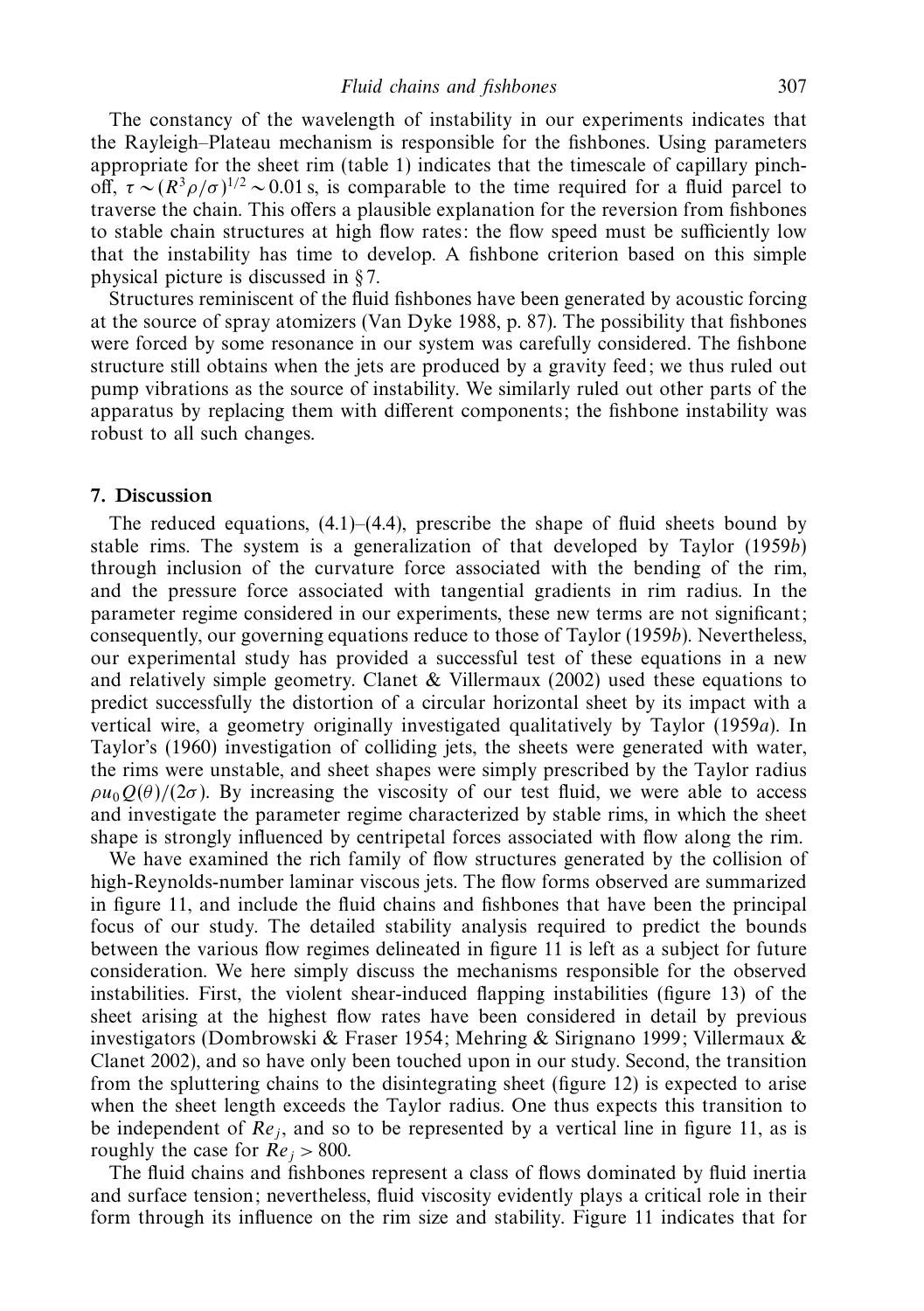$Re_j$  > 800, the fishbones represent an intermediate state between the water sheets (with unstable rims) studied by Taylor (1960) and the fluid chains (with stable rims). The fishbones may thus be viewed as a manifestation of viscosity regularizing the instability of the fluid rim. The presence of a minimum Reynolds number (approximately 280) below which fishbones do not exist similarly suggests the importance of fluid viscosity in suppressing the capillary instability of the rims. The finite window of fluid viscosities in which the fishbones arise may thus be rationalized: the viscosity must be sufficiently high that the rapid rim instability observed by Taylor (1960) not arise, and sufficiently low that the rim not be entirely stable (as in the case of the chains).

It is generally expected that the fluid chains will replace the fishbones when the growth time of the capillary instability of the bounding rim  $\tau_p$  is exceeded by the travel time along the rim. For a sheet of length  $L$  and speed  $u_0$  the convective timescale is  $\tau_c = L/u_0$ . While in general  $\tau_p$  will depend on fluid viscosity, for an inviscid sheet bound by rims of radius *R*, the timescale of capillary pinch-off at high *Oh* is  $\tau_p = 2.91(\rho R^3/\sigma)^{1/2}$  (Chandrasekhar 1961). The onset of the fishbone instability in the inviscid limit thus requires that

$$
\frac{\tau_p}{\tau_c} \sim \frac{R}{L} \left(\frac{R}{R_i}\right)^{1/2} We^{1/2} < 1. \tag{7.1}
$$

If *R* and *L* were independent of Re*<sup>j</sup>* and We, one would expect the fishbones to arise for all Weber numbers below a critical value; however, one expects a nonlinear dependence of  $R^{3/2}/(LR_i^{1/2})$  on  $Re_j$  and We. Clanet & Villermaux (2002) demonstrated that the mean rim size of a circular sheet decreases with increasing Weber number. While our sheet geometry is different, such a trend in our system would be consistent with the observed finite extent of the fishbone regime; specifically, it would decrease the likelihood of  $\tau_p/\tau_c$  being a monotonically increasing function of *Q*.

A fishbone criterion expressible in terms of the source conditions would require a more complete understanding of the dependence of the rim radius and instability on Re*<sup>j</sup>* and We. The linear theory for the Rayleigh–Plateau instability (Chandrasekhar 1961) indicates that in the parameter regime examined in our study (*Oh* ∼ 50 − 200), viscosity is expected to increase the timescale of capillary pinch-off by a factor of 1.5–3 relative to that for the inviscid case, thus providing some rationale for the observed dependence on Re*<sup>j</sup>* of the boundary between chains and fishbones. Finally, we note that in our system the rim radius necessarily increases with distance along the rim; the tendency of rim growth to suppress the capillary instability has recently been demonstrated by Fullana & Zaleski (1999). A more detailed investigation of criteria for the fishbone instability will be the subject of future consideration.

The generic picture of droplet formation from high-speed fluid sheets was originally presented by Dombrowski  $\&$  Johns (1963), and has been refined by Villermaux & Clanet (2002). The sheet becomes unstable to a flapping mode instability that eventually leads to the sheet breaking up into a series of fluid ligaments aligned perpendicular to the flow direction. Subsequently, the ligaments break into a series of droplets via the Rayleigh–Plateau pinch-off mechanism. We note that droplet formation accompanying the fishbone instability is inherently different, being rimrather than sheet-based. While the latter stages of the fishbone instability are similarly characterized by the capillary pinch-off of fluid ligaments, these ligaments arise from the coupling of the capillary pinch-off of the fluid rims with the centripetal forcing associated with flow along the rims.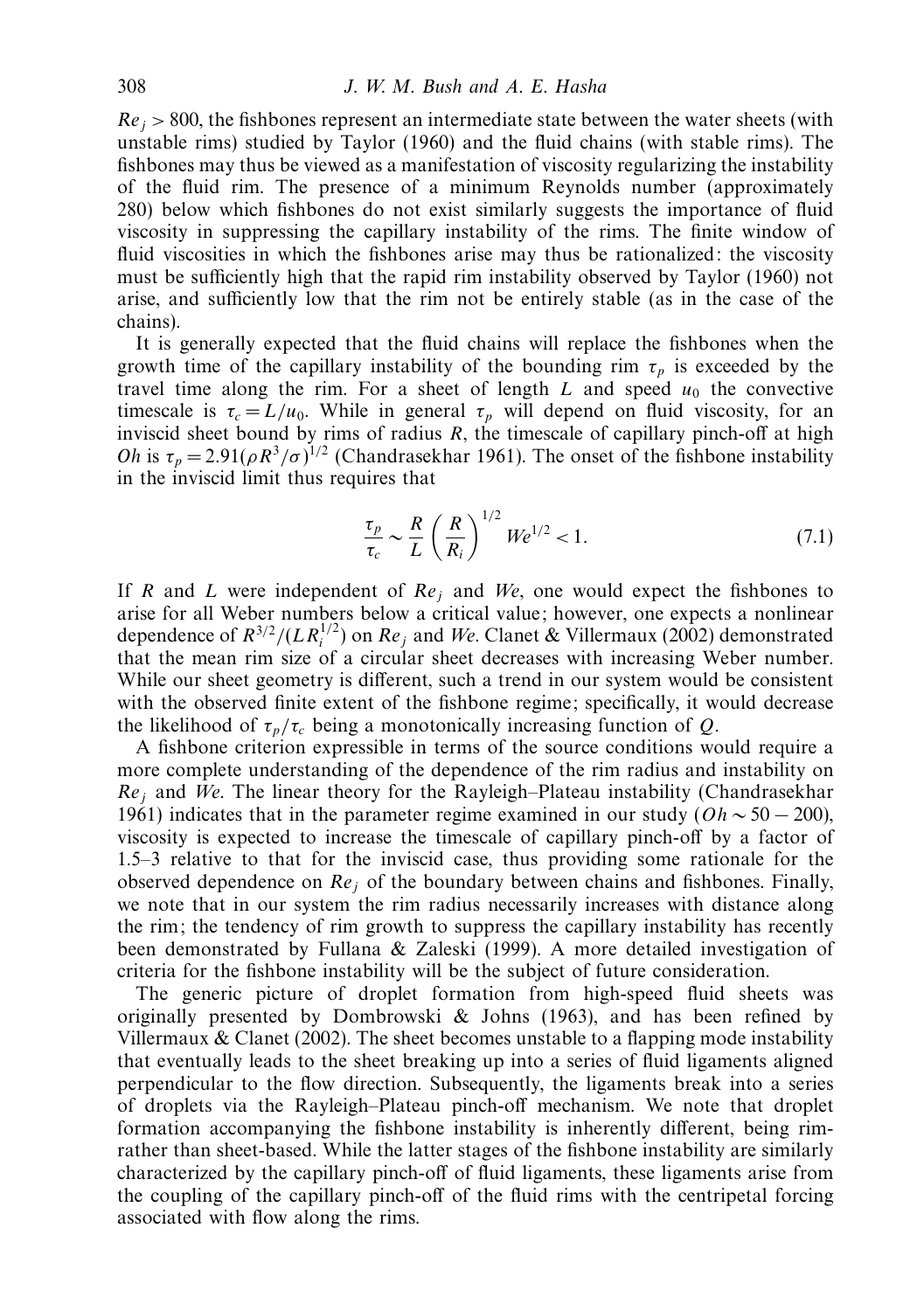The authors thank Tom Peacock, Jeff Leblanc and Jeff Aristoff for their assistance with the experiments. We also gratefully acknowledge Gareth McKinley and José Bico for granting us access to their surface-tensiometer. Finally, we thank Christophe Clanet, Michael Brenner, Tom Peacock and Howard Stone for a number of valuable discussions. J. W. M. B. gratefully acknowledges the financial support of an NSF Career Grant CTS-0130465. A. E. H. was supported by MIT's UROP Program.

## *Appendix. The curvature force on the sheet's rim*

We here deduce an expression for the curvature force per unit length,  $F_c$ , acting on the sheet's rim. We denote by  $\hat{\boldsymbol{n}}$  the unit vector normal to the rim surface and by *s* the local tangent to the rim centreline, and assume the sheet lies in a horizontal plane (refer to figure 9). One may generally express the curvature force acting over a surface *S* as

$$
F_c = \int_S \sigma (\nabla \cdot \hat{\mathbf{n}}) \, d\hat{S}.
$$
 (A1)

An expression for the curvature  $J = \nabla \cdot \hat{n}$  may be obtained by assuming that the cross-section of the rim is circular in the vertical plane parallel to the local radius of curvature. *J* may then be characterized entirely by the radius of curvature  $r_c$  of the centreline and the derivatives of the rim radius *R* with respect to *θ*. We compute the curvature of the surface defined by the position vector:

$$
T(\theta, \phi) = (\cos \theta [r_c + R(\theta) \cos \phi], \sin \theta [r_c + R(\theta) \cos \phi], R(\theta) \sin \phi), \quad (A 2)
$$

that corresponds locally to a tapered cylindrical section:

$$
J = -\frac{(r_c + 2R\cos\phi)}{R(r_c + R\cos\phi)} - \frac{(dR/d\theta)^2 (3R\cos\phi + r_c) - (d^2R/d\theta^2)(R^2\cos\phi + Rr_c)}{R((r_c + R\cos\phi)^2 + (dR/d\theta)^2)^{3/2}}.
$$
 (A 3)

In the limit of  $R^2/r_c^2 \ll 1$ , the second term is negligible, so we obtain

$$
J = -\frac{r_c + 2R\cos\phi}{R(r_c + R\cos\phi)},
$$
 (A4)

which corresponds to the total curvature of a torus of inner radius *R* and outer radius  $r_c$ .

To compute the surface integral required for the curvature force per unit length (A1), we use the local coordinate system defined by the unit vectors  $\hat{\mathbf{r}}_c$ ,  $\hat{\mathbf{z}}$ , and  $\hat{\theta}$ ;  $\hat{\mathbf{r}}_c$ is the normal to the rim centreline in the plane of the sheet,  $\hat{z}$  the vertical and  $\hat{\theta}$  the tangent to the rim centreline. Substituting  $d\hat{S} = R d\phi (r_c + R \cos \phi) \hat{n} d\theta$  and (A 4) into (A 1) yields the curvature force per unit length along the rim, accurate to  $O((R/r_c)^2)$ :

$$
F_{\sigma} = \frac{2\sigma(r_c - R)}{r_c}\hat{r}_c + \frac{\sigma}{r_c} \int_{-\pi}^{\pi} (r_c + 2R\cos\phi)(\cos\phi \hat{r}_c + \sin\phi \hat{z}) d\phi \qquad (A.5)
$$

$$
=2\sigma\left(\frac{r_c-R}{r_c}+\frac{\pi R}{r_c}\right)\hat{r}_c.
$$
 (A 6)

#### **REFERENCES**

BAYVEL, L. & ORZECHOWSKI, Z. 1993 Liquid Atomization. Taylor and Francis.

Bohr, N. 1909 Determination of the surface-tension of water by the method of jet vibration. Phil. Trans. R. Soc. Lond. A **209**, 281–317.